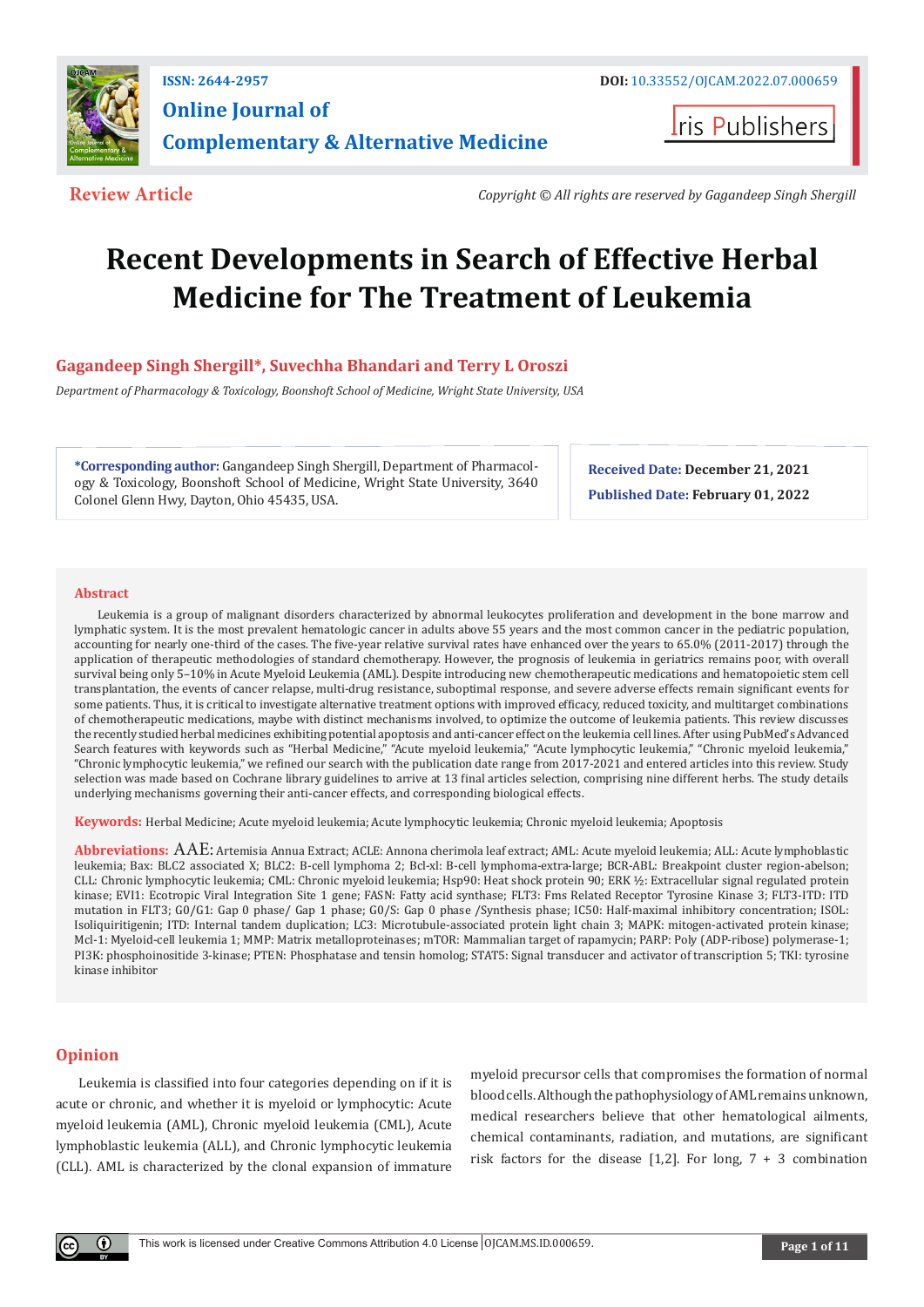intensive chemotherapy seems to be the mainstay therapy for geriatric AML patients [3]. Overall, the prognosis for geriatric AML patients is not favorable. Low-intensity chemotherapy has also been considered a therapeutic option for geriatric AML patients. However, geriatric AML patients' outcomes have not been as good as young adults [4]. Per some studies, intensive chemotherapy may not be advantageous to geriatric AML patients above 70 and could even be detrimental [5,6]. A Medicare beneficiary observational study shows that more than half of geriatric AML patients prefer to stay untreated [7]. Hematopoietic stem cell transplantation (HSCT) seems to be the most optimum therapy option for AML, but that is contingent on the patients' health and the availability of a stem cell donor. As a result, it is critical to develop novel and successful AML treatment techniques.

Acute lymphoblastic leukemia (ALL) is a hematological cancer typified by defective lymphoid cell progenitors' development and proliferation [8]. The overall survival rate for newly diagnosed pediatric ALL in developed nations has increased by 70% [9]. However, cancer recurrence has consistently been a complex challenge in cancer care [10]. Another crucial stumbling block to effective chemotherapy in ALL is multi-drug resistance, leading to relapse [11]. Therefore, it is not unexpected that innovative tactics

for overcoming these side effects, such as adopting combination therapy, have received a lot of coverage. In addition, herbal extracts are credible options for treatments given the complex variety of phytochemicals and may be used as possible synergistic agents.

Chronic myeloid leukemia (CML) is a malignant myeloproliferative disorder initiated by a chromosomal translocation (9; 22), resulting in the active breakpoint cluster region-abelson (BCR-ABL) tyrosine kinase [12]. This event stimulates a fusion of the BCR-ABL genes and an atypical tyrosine kinase generation, promoting dysfunctional myelopoiesis in CML and resistance to chemotherapeutic drugs [13]. Chemotherapy remains the principal treatment preference for CML patients. The introduction of new chemotherapeutic medications and hematopoietic stem cell transplantation results in one-third of CML patients relapsing after remission. The tyrosine kinase inhibitor (TKI) imatinib is utilized as the primary therapy in the therapy of CML. Unfortunately, acquiring imatinib resistance is a significant event for some patients [14]. 38% of patients required a transition from imatinib to a second-generation TKI because of inadequate response or due to adverse events [15]. Thus, it is critical to look for alternative options to overcome resistance. (Table 1)

| <b>Medicinal herb or Phytochemical</b> | Model & Study mode       | <b>Concentration</b>                                                     | Mechanism                                       | <b>Biological effect</b>          | Reference |  |
|----------------------------------------|--------------------------|--------------------------------------------------------------------------|-------------------------------------------------|-----------------------------------|-----------|--|
| Artemisia Annua                        | a) Nalm-6<br>b) Reh      | a) $IC_{50}$ : 70 µg/<br>ml $(48h)$                                      | ↑ Pro-apoptotic proteins:<br>Caspase-3 and Bax  | ↑ Apoptosis                       | $[19]$    |  |
|                                        | In-Vitro                 | b) $IC_{50}$ 70 $\mu$ g/<br>ml $(48h)$                                   | $\downarrow$ Anti-apoptotic protein:<br>$Bcl-2$ |                                   |           |  |
| Ginger                                 | a) CCRF-CEM b)<br>Nalm-6 | a) $IC_{\text{eq}}$ : 167 µg/<br>ml $(48hr)$                             |                                                 | ↑ Apoptosis                       |           |  |
|                                        | In-Vitro                 | b) $IC_{50}$<br>$70 \mu g/ml$ (48)<br>hr)                                | Not Determined                                  |                                   | $[20]$    |  |
| Ginger                                 | a) CCRF-CEM/MRD          | $1,000 \mu M$                                                            | $\downarrow$ FASN                               | ↑ Apoptosis                       | $[25]$    |  |
|                                        | In-Vitro                 | dexamethasone<br>$+167 \mu g/ml$<br>ginger extract<br>(72 <sub>h</sub> ) |                                                 | ↓De-novo fatty<br>acid production |           |  |

**Table 1:** Phytochemicals or Herbs exhibiting anti-apoptotic effects on ALL cell lines.

Abbreviation: IC<sub>50</sub>: Half-maximal inhibitory concentration; Bax: BLC2 associated X; BLC2: B-cell lymphoma 2; FASN: Fatty acid synthase

Study selection was based on Cochrane library guidelines for systematic reviews. The primary papers obtained after PubMed database searching were screened to remove the duplicates, irrelevant and review articles. Dialogue and general agreement were used to address differences. The complete text files of filtered papers were thoroughly examined to ensure that only relevant research articles were chosen for quality evaluation and data retrieval within the review. Unfortunately, relevant herbal research on CLL has not progressed significantly. Due to the adherence to this process, we excluded research pertaining to CLL in this review.

#### **Herbs Targeting ALL Cell Lines**

#### **Artemisia Annua**

Various recent investigations have revealed the growth inhibitory action of numerous Artemisia species on human cell lines. Dichloromethane and petroleum ether extracts of Artemisia ciniformis displayed cytotoxic activity on leukemic cell lines [16]. Artemisinin, an extracted molecule from Artemisia annua and its derivatives, exhibited significant anti-cancer properties [17]. Artemisia Annua Extract (AAE) lowered the survival rate of T-lymphocytic leukemic cells in a dose-dependent fashion [18].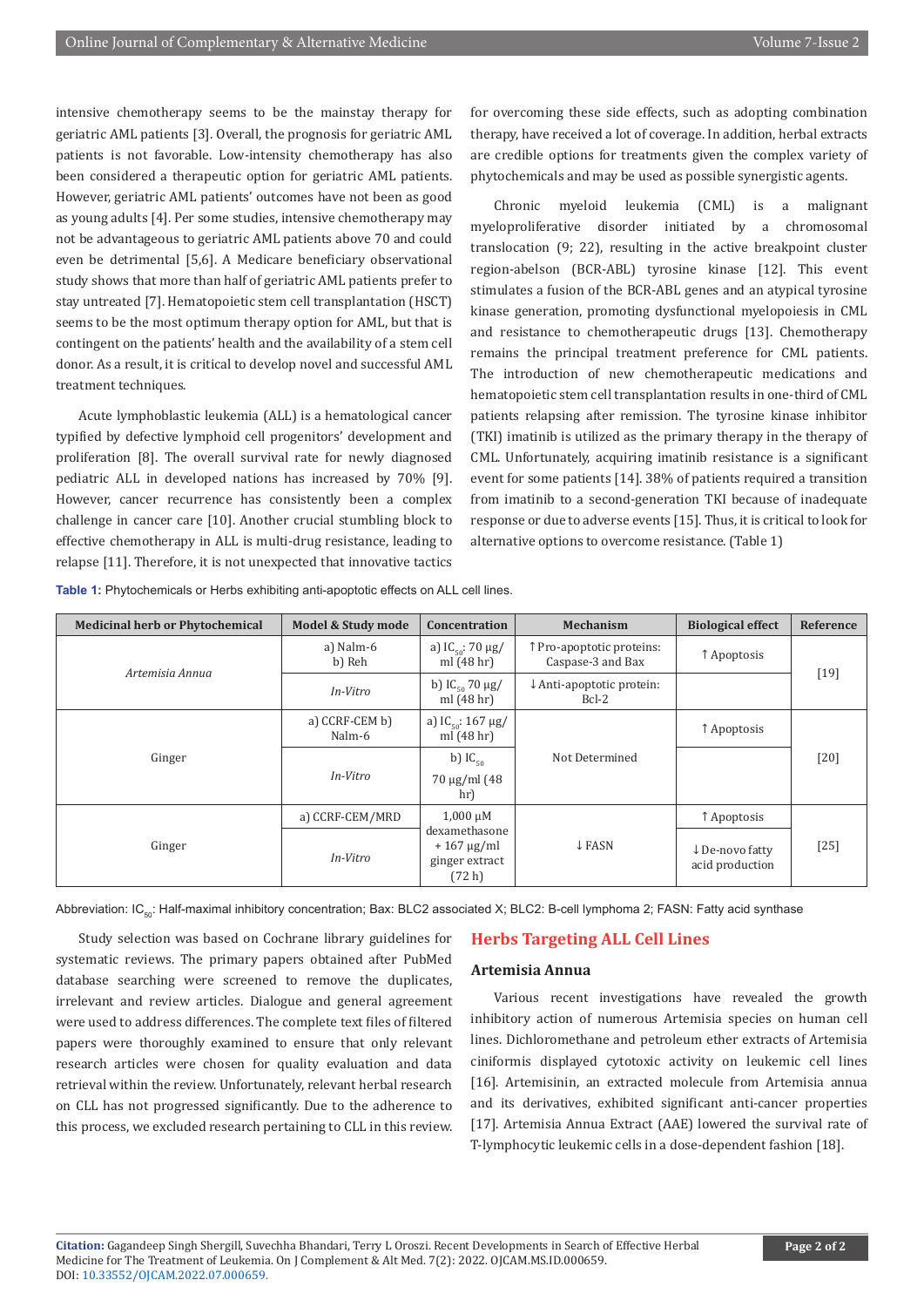According to a recent study, a single dosage of methanolic AAE had an anti-leukemic action in both ALL-derived cells of Nalm-6 and Reh in a time and concentration-dependent fashion. Notably, the extract's proliferation inhibitory effect was amplified when coupled with Vincristine via caspase-3-dependent cell death. In addition, the extract upregulated caspase-3 and Bax, the essential genes engaged in the apoptotic signaling, accompanied by an apparent inhibitory action on the transcriptional action of the antiapoptotic gene, Bcl-2. As a result, AAE increased Vincristine caused cytotoxic effects by modifying Bax and Bcl-2 mRNA expression [19].

#### **Ginger**

A recent study looked at the cytotoxicity of herbal extracts when combined with methotrexate, an extensively used chemotherapy drug. Notably, the methotrexate-resistant sub-line CCRF-CEM was more sensitive to ginger than cinnamon or green tea extracts [20]. Compared to methotrexate alone, the anti-proliferative impact of ginger extract and methotrexate combination demonstrated a considerably stronger growth suppression effect. For the CCRF-CEM, Nalm-6, and ALL primary cells, the combination therapy with ginger and methotrexate showed synergistic effects. In a dose-dependent fashion, methotrexate-resistant cells were more sensitive to higher concentrations of the ginger extract than the non-resistant T lymphoblastoid cell line of CCRF-CEM [20].

The characterization of several malignancies is done by enhanced de-novo fatty acid production [21]. Fatty acid synthase (FASN) is an enzyme that catalyzes palmitate biosynthesis. Upregulated FASN leads to a worse prognostic outcome and a higher chance of cancer relapse in a broad range of malignancies [22]. Furthermore, increased expression of FASN has been linked to the development of multi-drug resistance. Latter is among the most significant barrier to effective anti-cancer therapy, especially among children with ALL [23,24]. In a recent study, FASN was extensively upregulated in the multidrug-resistant group. The apoptotic pace was notably more in ginger-treated cells than in the control treatment. Furthermore, the cells subjected to ginger had reduced FASN expression.

Interestingly, the cotreatment of ginger plus dexamethasone reduced FASN expression and inhibited cell proliferation [25]. Furthermore, another study indicated that gingerol, a ginger metabolite, inhibits de-novo fat production, leading to mitochondrial malfunction and apoptosis in HepG2 cells [26]. These observations might open the path for more effective drug combinations to tackle leukemia drug resistance.

### **Herbs Targeting AML Cell Lines**

#### **Ailanthone**

In a recent study, AML cells underwent apoptosis when exposed to ailanthone. In high concentrations, there was significant inhibitory action on cell survival. Ailanthone treatment of AML cell lines (KG-1, HL-60) boosted caspase cleavage, implying

that ailanthone has pro-apoptotic effects on AML cell lines [27]. Furthermore, Ailanthone activated caspase-9, which further activated caspase-3 and -7, causing apoptosis via the intrinsic route [27]. As a result, it was suggested that ailanthone could be a viable drug for treating AML by inhibiting apoptosis.

Two crucial mechanisms in the growth of cancer include migration and invasion. Matrix metalloproteinases (MMP) are essential regulators in tumor metastasis because they aid in the disintegration of extracellular matrix components and enable cells to pass through its protein fibers to enter farther target regions [28]. MMP-9 or 92 kDa gelatinase binding, whether endogenous or exogenous, prevent lymphocytic leukemia cells from migrating by targeting CD99 [29]. Vimentin is a coiled intermediate filament protein found in mesenchymal cells. Vimentin phosphorylation encourages cell proliferation and migration, a well-coordinated operation that includes PI3K/AKT signaling [30]. Ailanthone reportedly inhibited the migration and proliferation of AML cells by inhibiting PI3K/AKT pathway [31]. This may have been accomplished by inhibiting MMP-9 and Vimentin.

miRNAs play an essential regulatory role in AML [32]. mIR-449a is a key target of the locus protein called Ecotropic Viral Integration Site 1 gene (EVI1) in the pathophysiology of AML and CML. Besides, NOTCH1 and Bcl-2 were significant novel targets of mIR-449a [33]. miR-449 became considerably upregulated in AML cells post ailanthone administration. Furthermore, findings showed that the anti-cancer actions of Aailanthone were significantly decreased by miR-449a silencing. These findings suggested that ailanthones anti-AML properties may be linked to increased miR-449a generated by ailanthone administration [27]. Thus, it is proposed that ailanthone mediated its anti-cancer effects via upregulating miR-449a, inhibiting the Notch and PI3K/AKT signal transduction pathways.

In another study, Ailanthone increased apoptosis of HL-60 cells by triggering autophagy [34]. The experimental group had acidic vesicular organelles, which are among the hallmarks of autophagy. The autophagy-related proteins Beclin1 and cytoplasmic LC3 had their protein expression raised, while the autophagic cargo p62 and autophagosome function marker LC3I had their levels downregulated in a concentration-dependent fashion [34]. As a result, the researchers suggested that Ailanthone triggered autophagy and a possible treatment for AML.

#### **Arsenic containing Quinghuang powder**

A retrospective study looked at the survival rates of geriatric AML patients treated with low-intensity chemotherapy or arseniccontaining Qinghuang powder [35]. In low-intensity chemotherapy patients, the occurrence of myelosuppression, gastrointestinal tract distress, and cardiac injury was considerably higher than in Qinghuang powder-received patients. Qinghuang powder therapy was as successful as low-intensity chemotherapy in achieving a better survival rate [35]. Furthermore, Qinghuang powder comes with the benefit of oral administration, making it more patient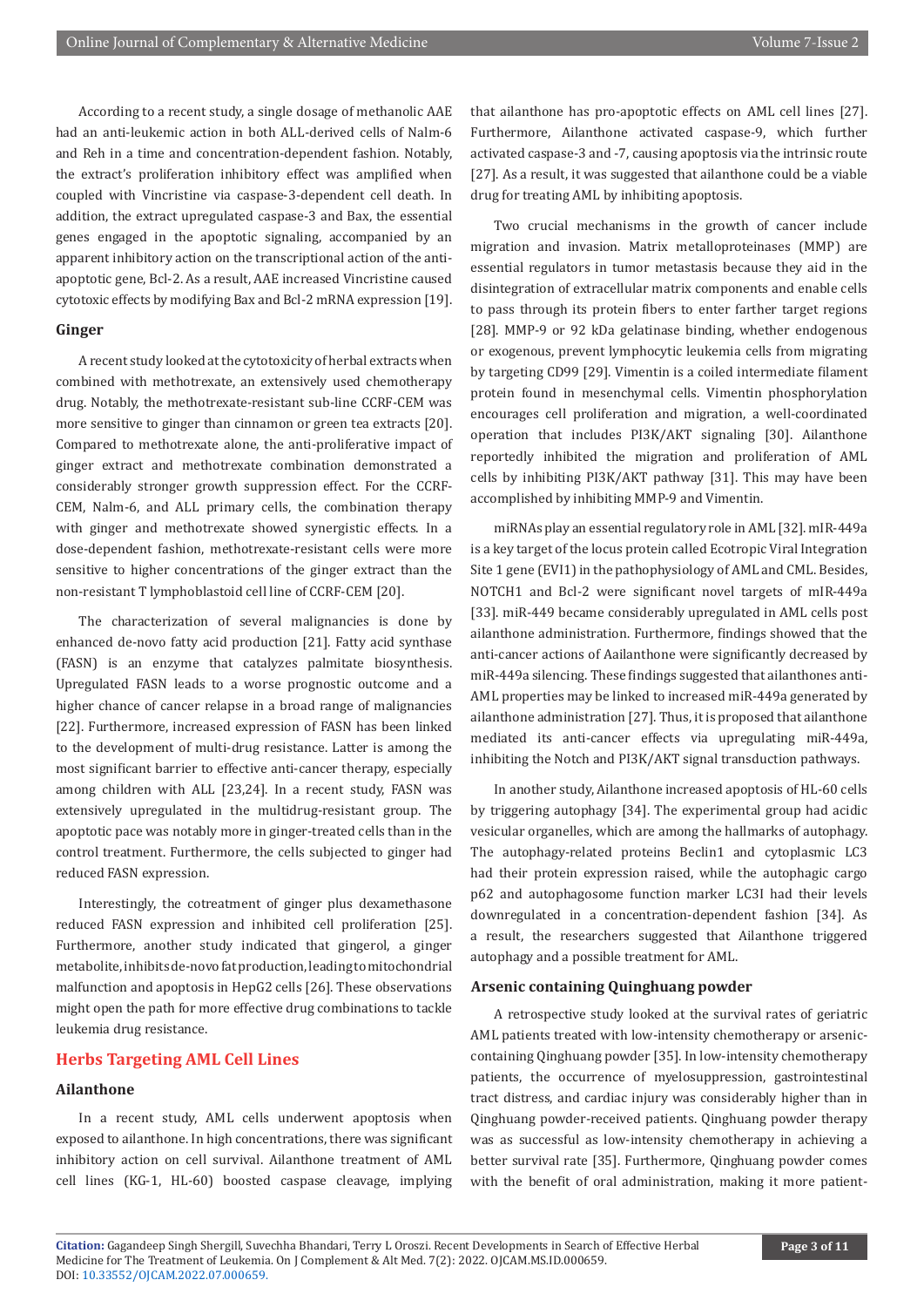compliant. Enhancing the proportion of the Realgar component of Qinghuang powder, which includes a very high concentration of arsenic disulfide, was shown to improve the therapeutic impact of Qinghuang powder. In F-36p cells derived from AML patients, arsenic disulfide was shown to decrease proliferation, promote cell death, and stimulate erythropoiesis at the same time [36]. Arsenic disulfide caused differentiation in HL-60 cells, and oxidative stress linked with glutathione synthetase deficiency and p38 mitogenactivated protein kinase (MAPK) stimulation were implicated in arsenic disulfide mediated differentiation [37]. Hence, it has been proposed that Qinghuang powder is efficacious in myeloid malignancies and that arsenic disulfide is responsible for its therapeutic value [35].

#### **Parris forrestii**

Total saponins extracted from Paris forrestii suppressed AML cell growth more effectively than individual saponins [38]. They reduced the leukemic cell lines viability and caused very high apoptosis in various cell lines, like K562 and HL-60, which caused AML cell death. Total saponins downregulated antiapoptotic proteins Mcl-1, Bcl-xL, and Bcl-2 while increasing antioncogenic proteins such as p53 and Beclin 1 [38]. The AKT/ mammalian target of rapamycin (mTOR) axis is commonly active in AML, encouraging cell proliferation. The AKT/mTOR components are prospective therapeutic targets for leukemia [39]. The total saponins from Paris forrestii remarkably reduced AKT levels and mTOR phosphorylation in AML cells and decreased the phosphorylated 4EBP-1 and p70S6K, which are the critical downstream components of the AKT/mTOR signaling cascade [38]. Thus, total saponins suppress the AKT/mTOR signaling pathway. RNF6 is an oncoprotein involved in hematologic cell proliferation and metastasis [40]. According to Cancer Genome Atlas data, RNF6 expression was significantly negatively correlated to the survival rate of AML patients [41]. The downregulation of RNF6 was linked to AKT/mTOR signaling inactivation by total saponins from Paris forrestii [38]. RNF6 stimulated AKT/mTOR and activated the AKT/ mTOR pathway. Total saponins of Paris forrestii also inhibited the development of AML xenotransplants in nude mice. Biochemical investigations revealed that oral treatment virtually completely reduced tumor development without causing observable toxicity [38]. Thus, it presents itself as a potential safe therapy for AML.

#### **Annona Cherimola**

Annona cherimola is a semi-deciduous tree having syncarpous fruits [42]. AML cells treated with Annona cherimola seeds high in anonaceous acetogenins had anti-proliferative and intrinsic and extrinsic apoptosis-inducing actions [43]. Treatment with alcoholic extract of Annona cherimola seeds suppressed the development of KG-1 AML cell lines in a concentration-dependent fashion. In addition, it increased cell apoptosis by increasing pro-apoptotic proteins that govern mitochondrial and extrinsic apoptotic pathways [43].

A recent in-vitro study of Annona cherimola leaf extract's (ACLE) anti-proliferative and anti-cancer efficacy in AML cell lines found rising ACLE concentrations with incubation times, the KG-1 cell line proliferation in AML was significantly reduced [44]. Alongside the cell cycle arrest and the reversing of phosphatidylserine to the outer leaflet, this drop in viability coincided with a considerable rise in apoptosis. Normal mononuclear cells showed a considerably lesser effect on proliferation when treated with ACLE, demonstrating that the extract had a selective action on AML cell lines. Pro-apoptotic proteins such as cleaved caspase-8, cleaved Poly (ADP-ribose) polymerase-1 (PARP-1), and Bax and anti-apoptotic proteins such as Bcl-2 were upregulated and downregulated in AML cells, respectively, confirming the apoptotic pathway caused by ACLE. The rise of the Bax to Bcl-2 proportion also signified that ACLE triggered apoptosis through the intrinsic route [44]. Thus, the concentration-dependent apoptotic action of the ACLE in KG-1 cells was evidenced by these changes in expression levels. Both the pro-apoptotic Bax and the anti-apoptotic Bcl-2 are engaged in modulating mitochondrial membrane permeability, which causes the discharge of cytochrome-c, which causes the breakdown of procaspase-9 and thus its activation [45]. Since an elevation of PARP-1, Bax, caspases-8, and -9 were detected amid a reduction in Bcl-2, it was suggested that ACLE causes apoptosis via both the extrinsic and intrinsic pathways [46].

#### **Licorice**

AML's high relapse risks are majorly due to epigenetic heterogeneity affecting cytosine methylation and chemoresistance permitting mutations mainly due to stimulation of activation of the IL-6/STAT3 axis [46], [47]. Furthermore, activating mutations within the FMS-like tyrosine kinase-3 (FLT3) gene are found in roughly 30% of AML patients [48]. Internal tandem duplication mutations in the FLT3 kinase (FLT3-ITD) are the most common mutations that cause metastasis [49]. Patients having elevated FLT3- ITD allelic ratios had a higher risk of relapse, a usual poor prognosis, and lower survivability [50].

Isoliquiritigenin (ISOL) is a flavonoid derived from licorice root [51]. In a dose-dependent way, ISOL decreased the viability of FLT3- ITD mutated AML cell lines, notably MV4-11 and MOLM-13 [52]. FLT3 inhibition by ISOL happens in an ATP-competitive manner. ISOL suppressed the multiplication of ITD mutant FLT3 gene forms in Ba/F3 cells (Ba/F3-FLT3-ITD cells) while being harmless to Ba/ F3 cells. IL-3, on the other hand, was able to rescue Ba/F3-FLT3- ITD cells from ISOL's anti-proliferative actions [52]. As a result, IOSL selectively decreased cell proliferation in Ba/F3 cells via FLT3 targetting and had not affected other kinases in the IL-3 receptor signal transduction pathways. The FLT3-ITD/TKD dual mutation is still the most significant reason for FLT3 antagonist resistance. FLT3-ITD F691L has a very high resistance level to the FLT3 antagonists AC220 and sorafenib [53]. ISOL suppressed the growth of Ba/F3-FLT3-ITD/F691L cells [52]. As a result, IOSL might be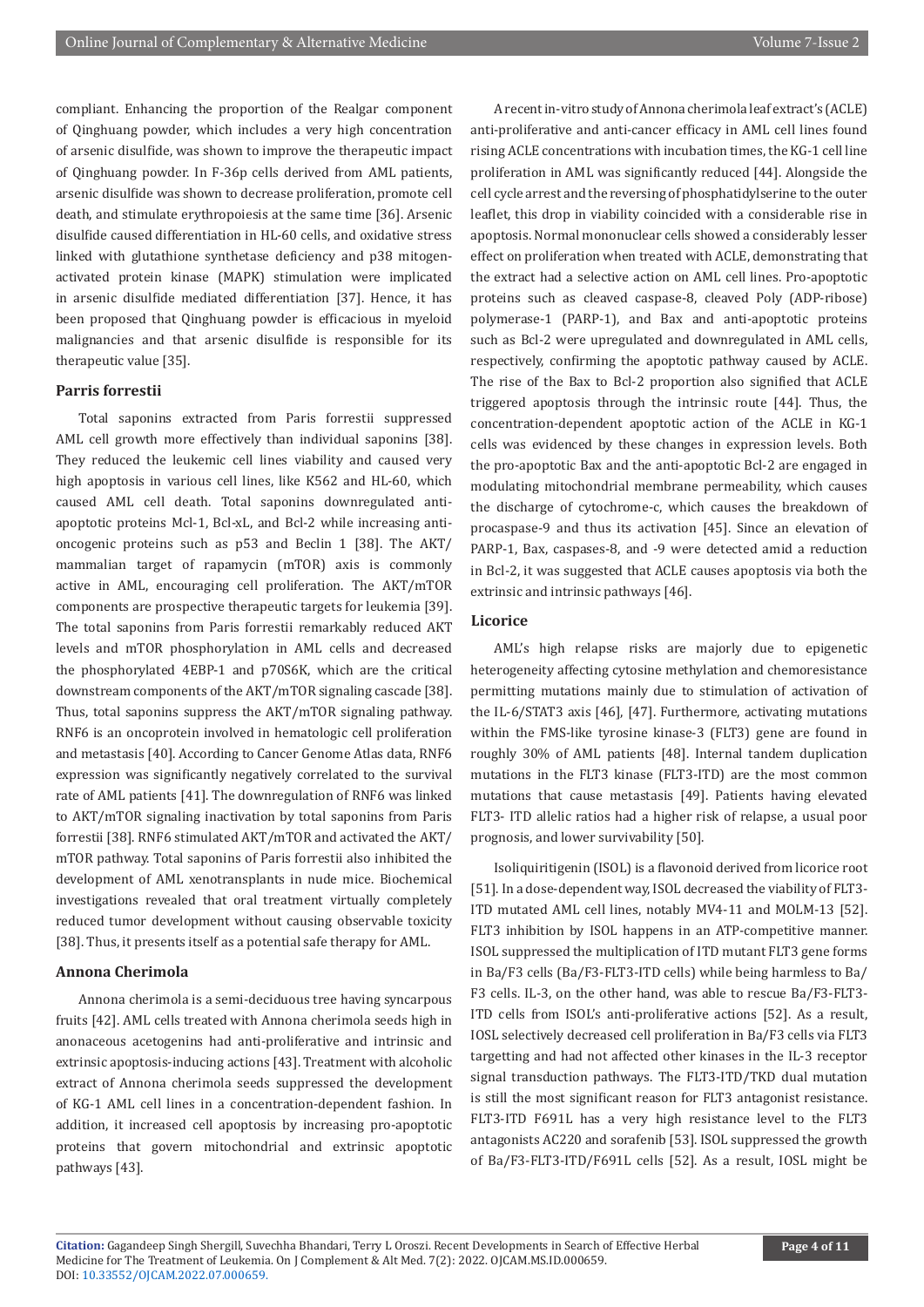employed as a therapeutically active agent in people with FLT3-ITD mutation and those with the FLT3-ITD/TKD dual mutation. In AML cells, IOSL caused G0/G1 phase arrest and induced apoptosis. Thus, IOSL exhibited its anti-leukemic activity through targeting FLT3 on

leukemic cell surfaces plus preventing the downstream signaling cascade controlled by FLT3. Another advantage was the IOSL's ability to limit AML neoplasia in-vivo devoid of apparent toxicity [52]. (Table 2)

| Table 2: Phytochemicals or Herbs exhibiting anti-apoptotic effects on ALL cell lines. |  |  |  |
|---------------------------------------------------------------------------------------|--|--|--|
|---------------------------------------------------------------------------------------|--|--|--|

| <b>Medicinal herb or Phytochemical</b>               | Model & Study model                                  | Concentration                                             | Mechanism                                                                      | <b>Biological effect</b>                             | Reference |  |
|------------------------------------------------------|------------------------------------------------------|-----------------------------------------------------------|--------------------------------------------------------------------------------|------------------------------------------------------|-----------|--|
| Ailanthone                                           | a) HL-60                                             | a) IC <sub>50</sub> : 12.18 $\mu$ M<br>(24h)              | ↑ Autophagy regulating<br>protein: Beclin-1                                    | ↑ Apoptosis in-<br>duced by autoph-<br>agy.          |           |  |
|                                                      | In-Vitro                                             | b) $IC_{50}$ : 8.49 µM<br>(48h)                           | ↓ Autophagosome cargo<br>protein: p62                                          | ↓ Proliferation                                      | $[34]$    |  |
|                                                      |                                                      | c) $IC_{50}$ : 5.98 µM<br>(72 h)                          | $\downarrow$ LC3-I/II                                                          | ↑ G0/G1 phase<br>arrest                              |           |  |
|                                                      |                                                      |                                                           |                                                                                | ↑ Autophagy                                          |           |  |
|                                                      | a) $KG-1$                                            | a) $IC_{50}$ : 0.58 $\mu$ M<br>(48h)                      | ↑ Pro-apoptotic pro-<br>teins: Caspase-3, -7,<br>and -9.                       | ↑ Apoptosis                                          | $[27]$    |  |
| Ailanthone                                           | b) $HL-60$                                           | b) $IC_{50}$ : 0.57 µM<br>(48h)                           | ↑ miR-449a                                                                     | ↓ Proliferation and<br>migration                     |           |  |
|                                                      | In-Vitro                                             |                                                           | ↓ NOTCH and PI3K/AKT<br>signaling                                              |                                                      |           |  |
| Arsenic-containing Qinghuang<br>powder               | In-Vivo                                              | 0.1 Realgar and<br>$0.2$ g                                | Not Determined                                                                 | ↑ Overall Survival<br>rate.                          | $[35]$    |  |
|                                                      |                                                      | <b>Indigo Naturalis</b><br>(3 months, two<br>courses)     |                                                                                | ↑ Autophagy                                          |           |  |
| Total saponins of Parris forrestii                   | a) K562<br>$b)$ HL-60<br>c) $KG-1$<br>d) HT-93 cells | 0 to 8 mg/ml $(24 h)$                                     | ↑ Pro-apoptotic pro-<br>teins: Caspase-3 and<br>Bax.                           | ↑ Apoptosis                                          |           |  |
|                                                      | In-Vitro                                             |                                                           | ↓ Anti-apoptotic pro-<br>teins: Mcl-1, Bcl-xL, and<br>$Bcl-2$                  | ↓ Proliferation                                      | $[38]$    |  |
|                                                      |                                                      |                                                           | ↑ Tumor suppressor<br>proteins: p27 and p53.                                   |                                                      |           |  |
|                                                      |                                                      |                                                           | ↓ RNF6/AKT/mTOR<br>pathway signaling                                           |                                                      |           |  |
| Annona Cherimola                                     | a) KG-1                                              | IC <sub>50</sub> : 5.03% (v/v;<br>24 h)                   | ↑ Pro-apoptotic<br>proteins: Cleaved<br>Caspase-8, cleaved<br>PARP-1, and Bax. | ↑ Apoptosis<br>induced via mito-<br>chondrial route. | $[44]$    |  |
|                                                      | In-Vitro                                             |                                                           | ↓ Anti-apoptotic pro-<br>teins: Bcl-2                                          |                                                      |           |  |
|                                                      |                                                      |                                                           | ↑ Bax/Bcl-2                                                                    |                                                      |           |  |
|                                                      |                                                      |                                                           | ↑ G0/S cycle arrest                                                            |                                                      |           |  |
|                                                      | In-Vitro:                                            | a) $IC_{50}$ : 3.20 $\mu$ M<br>(24h)                      | ↓ FLT3 signaling                                                               | ↑ Apoptosis                                          | $[52]$    |  |
| Isoliquiritigenin or ISOL extracted<br>from Licorice | MV4-11<br>a)<br>b) MOLM-13                           |                                                           | ↑ G0/G1 cycle arrest                                                           | $\downarrow$ Proliferation                           |           |  |
|                                                      |                                                      | b) $IC_{50}$ : 4.90 $\mu$ M<br>(24h)                      | ↓ Proliferation of Ba/<br>F3-FLT3-ITD Cells                                    |                                                      |           |  |
|                                                      | In-Vivo: MV4-11                                      | ISOL at 100 mg/kg/<br>day vs. Sunitinb at<br>10 mg/kg/day | Maximum tumor inhibi-<br>tion rate: ISOL (83.2%)<br>vs. Sunitinb (84.9%)       |                                                      |           |  |
|                                                      |                                                      |                                                           | $\downarrow$ Ki67                                                              |                                                      |           |  |

Abbreviation: IC<sub>50</sub>: Half-maximal inhibitory concentration; LC3: Microtubule-associated protein light chain 3; miR: microRNA; PI3K: phosphoinositide 3-kinase; Mcl-1: Myeloid-cell leukemia 1; Bcl-xl: B-cell lymphoma-extra-large; Bcl-2: B-cell lymphoma 2; Bax: Bcl-2 Associated X; G<sub>o</sub>/S: Gap 0 phase /Synthesis phase; FLT3: Fms Related Receptor Tyrosine Kinase 3; G<sub>o</sub>/G<sub>,</sub>: Gap 0 phase/ Gap 1 phase; ITD: Internal tandem duplication; FLT3-ITD:

ITD mutation in FLT3; ISOL: Isoliquiritigenin

**Citation:** Gagandeep Singh Shergill, Suvechha Bhandari, Terry L Oroszi. Recent Developments in Search of Effective Herbal Medicine for The Treatment of Leukemia. On J Complement & Alt Med. 7(2): 2022. OJCAM.MS.ID.000659. DOI: [10.33552/OJCAM.2022.07.000659](http://dx.doi.org/10.33552/OJCAM.2022.07.000659).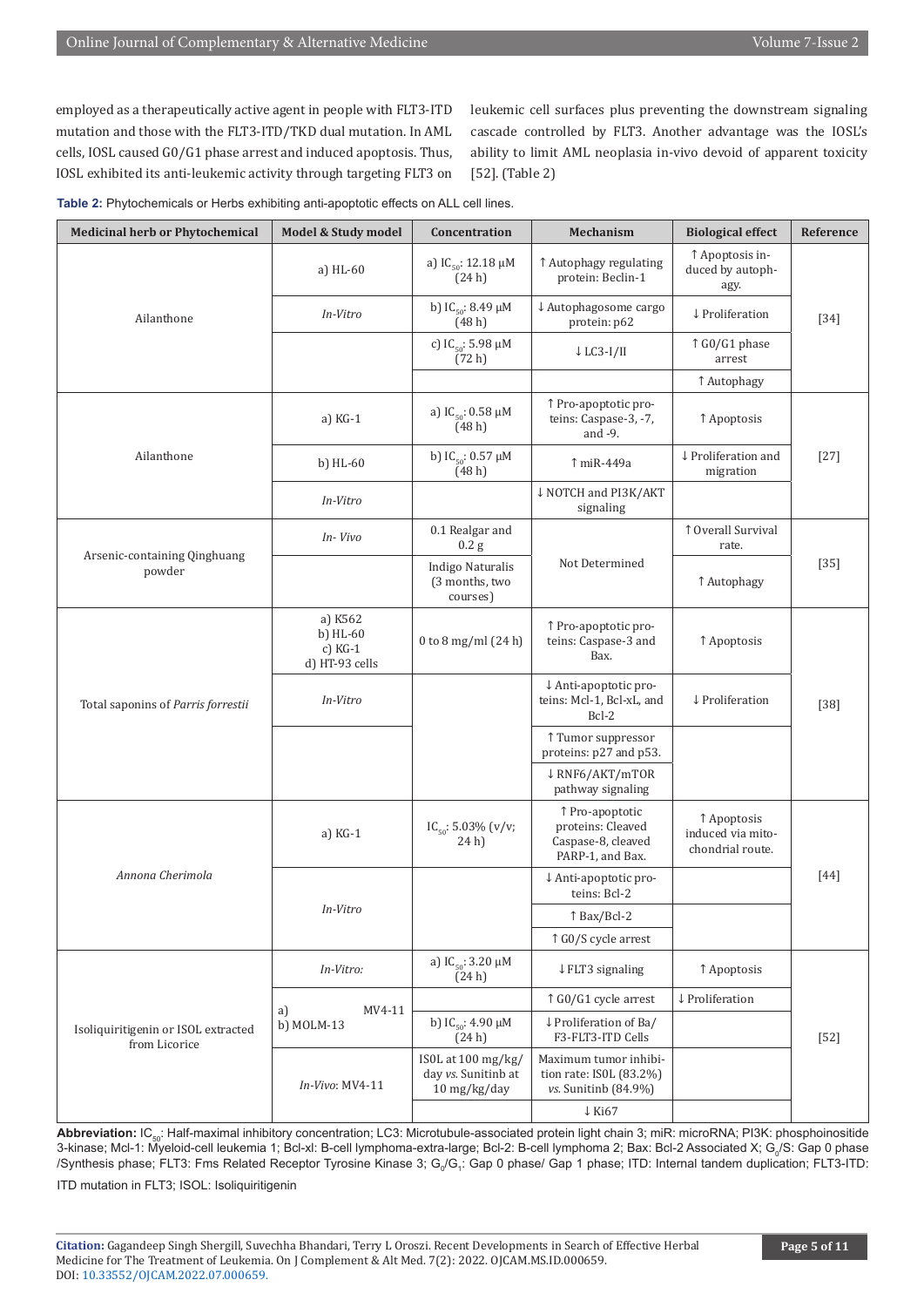## **Herbs Targeting CML Cell Lines**

#### **Lotus Plumule**

The reciprocal translocation across chromosomes 9 and 22 causes most CML patients to be Philadelphia-Positive (Ph+) [12]. This fusion produces the BCR-ABL fusion gene. It encodes the p210 or p185 BCR-ABL1 protein, which has a dysregulated phosphorylation of tyrosine residues by tyrosine kinase and facilitates the advancement of CML [54]. Imatinib binds to the ATP domain of the p210BCR-ABL1 protein and prevents the substrate from entering the kinase site. Thus, a primary therapy for Ph+ CML patients in the initial diagnosis is Imatinib [55]. Imatinib resistance is common with long-term therapy [56,57], particularly during the advanced phases of CML- blast crisis and accelerated phase [58,59]. Imatinib resistance involves BCR-ABL1 gene amplification and somatic single nucleotide variations in the catalytic domain of the BCR-ABL1 that averts imatinib from interacting with BCR-ABL and activating the p210 BCR-ABL1's kinase activity [60]. The chaperon protein known as Heat shock protein 90 (Hsp90), molecular chaperone, is mandatory for accurate BCR-ABL folding [61]. It is during leukemias that upregulation of Hsp90 is observed [62]. Hsp90 antagonists disrupt the interaction of BCR-ABL with Hsp90, leading to BCR-ABL cleavage by the ubiquitin-proteasome pathway (UPP), resolving resistance to imatinib resistance in T3151 mutated chronic leukemia cells [63].

Lotus plumule contains neferine, a bisbenzylisoquinoline alkaloid shown to have anti-cancer properties in past years [64,65]. Neferine suppressed the development of CML cell lines of K562 [66]. Neferine decreases cellular proliferation in the primary CML cells in a concentration-reliant fashion and increases proliferation inhibition with imatinib [67]. In primary CML Cell lines, a combination of neferine with imatinib downregulated BCR-ABL1 and Hsp90. HspAA1 and HspAB are the two major isoforms of mammalian Hsp90 [68]. As relative to imatinib monotherapy, the mRNA levels of these isoforms and the protein expression of Hsp90 were significantly lower in the cotreatment group. Neferine inhibited Erk1/2 phosphorylation, implying its usefulness as an Erk1/2 antagonist in CML therapy [67].

#### **Emodin**

Several downstream signaling cascades, such as those involving STAT proteins, and phosphatidylinositol 3-kinases (PI3K) pathways, are stimulated by BCR-ABL, reducing the susceptibility of cells resistant to apoptosis. The activation of PI3K by receptor tyrosine kinases enables the phosphorylation of PIP2 to PIP3 (Phosphatidylinositol-3,4,5-trisphosphate), which is a crucial intracellular signaling molecule that that attracts downstream effectors such as AKT [69]. The involvement of the PI3K signaling in oncogenesis and apoptotic inhibition has been widely studied [70,71]. The PTEN/PI3K/AKT signaling pathway regulates apoptosis and cell proliferation. Phosphatase and tensin homolog (PTEN) is a lipid phosphatase that can inhibit the pro-apoptotic PI3K/AKT

pathway via the accumulation of PIP3. PTEN regulates growth inhibitory actions through the PI3K/AKT pathway [72]. Emodin is an anthraquinone derivative derived from Rheum palmatum. A recent study on the K562 cell line discovered that Emodin induced apoptosis by inhibiting the PI3K/AKT, upregulating the expression of PTEN, and causing BCR-ABL deletion [73]. Compared to the control, Emodin had decreased the viability of K562 cells in a concentration-reliant fashion. In-vitro, cycle arrest was caused by Emodin during the G0/G1 phase. Emodin increased the cell number in the G1 phase while decreasing it in the diploid zones in a concentration-dependent fashion. As a result, it was suggested that Emodin might cause an apoptotic process in proliferating cells. Emodin triggered apoptosis in K562 cells in-vitro and successfully reduced tumor progression in nude mice in-vivo with no apparent adverse effects [73]. The mechanism underlying emodin-mediated inhibition of cellular growth in CML cells ate related to Emodin concentration-dependently lowering BCR-ABL expression. The degree of PI3K/AKT inhibition was linked to an increase in emodintriggered apoptotic episodes. Intriguingly, Emodin did not cause significant cytotoxicity in normal human cells, implying that it had a tumor-selective anti-proliferative action [73].

STAT5 is a vital signal transducer in hematologic malignancies [74]. According to many studies, STAT5 activity is critical for leukemic cell viability and TKI resistance in CML cells [75,76]. Upregulation of STAT5 causes resistance to tyrosine kinase inhibitors in leukemic cells, preventing any TKI caused adverse effects [75]. STAT5 has lately emerged as a promising therapeutic target for overcoming BCR-ABL1 kinase antagonist resistance, such as in CML cells with the T315I mutated BCR-ABL [75]. The cotreatment of kinase inhibitor imatinib and Emodin attenuated STAT5 phosphorylation in a concentration-dependent fashion [77]. Emodin might actively decrease resistance to imatinib by the K562/G01 cell line via downregulating BCR-ABL1 expression and STAT5 phosphorylation. Emodin is known to have augmented the antagonizing actions of imatinib on the STAT5 signaling and mitogenic BCR-ABL1 pathway in the K562/G01 cells [77]. Researchers suggested that the downregulation of anti-apoptotic protein Mcl-1and proto-oncogene c-MYC were associated with reduced expression of BCR-ABL1 and STAT5. The cleavage of nuclear enzyme PARP, stimulation of apoptotic mediator caspase-3, and reduced expression of apoptosis regulator Bcl-2 demonstrated that imatinib-emodin's cotreatment caused apoptosis. The upregulated Src kinases coordinate alongside BCR-ABL1 kinase in inducing STAT5 for CML cell transformation and imatinib resistance [78,79]. It was shown that downregulated Src activity and phosphorylation were behind the augmented activity of imatinib when co-administered with Emodin [77].

The Multidrug resistance phenotype is typically related to the upregulation of drug efflux pump glycoprotein known as P-glycoprotein. The latter is among the BCR/ABL-independent processes [80]. P-glycoprotein serves as an ATP-dependent efflux pump for nonpolar chemotherapeutics, including adriamycin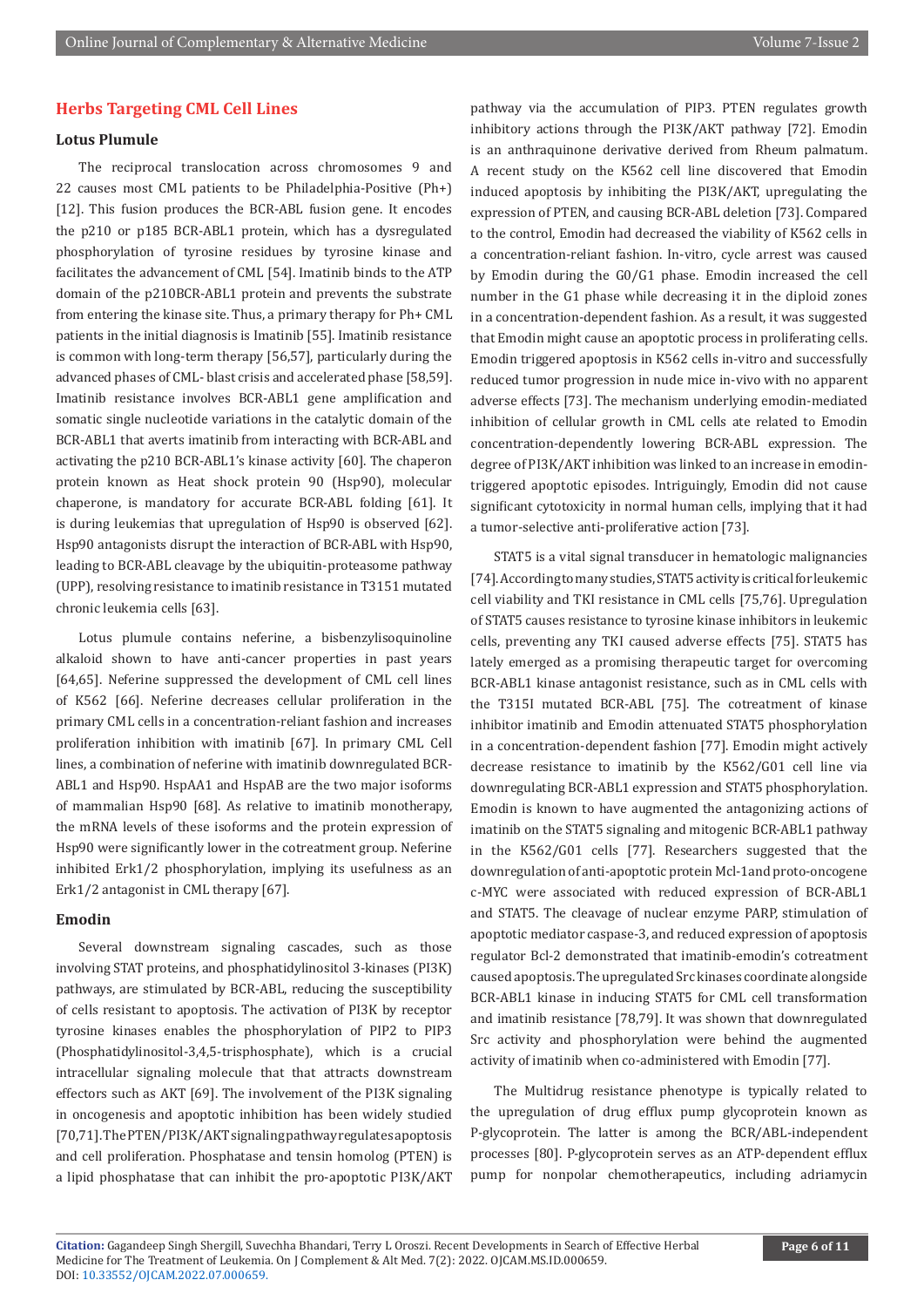[81]. Thus, several chemotherapy drugs could not concentrate sufficiently on cancer cells to achieve therapeutic levels, resulting in multi-drug resistance [82]. As a result, the development of P-glycoprotein antagonists to avoid P-glycoprotein-mediated multidrug resistance in CML is necessary. Emodin corrects multi-drug resistance in adriamycin-resistant HL-60 cells [83]. Furthermore, Emodin inhibited P-glycoprotein efflux activity in adenocarcinoma cells of the colorectal region, indicating that it can serve as a potent P-glycoprotein antagonist [84]. In adriamycin-resistant K562 cells, Emodin overcomes adriamycin resistance significantly.

The P-glycoprotein expression was reduced by Emodin alone or combined with adriamycin in a dose-dependent manner [85]. Rhodamine-123 dye is a P-glycoprotein substrate and is thus employed as a diagnostic probe in multi-drug resistance research. In adriamycin-resistant K562 cells, Emodin raised intracellular rhodamine-123 levels and competitively inhibited rhodamine-123 at the binding site of P-glycoprotein. There is a belief that Emodin is a possible P-glycoprotein substrate, and it inhibits P-glycoprotein activity through competitive inhibition [85]. As a result, Emodin could be employed to control P-glycoprotein expression. (Table 3)

| <b>Medicinal herb or Phyto-</b><br>chemical | Model & Study mode  | Concentration                                                          | <b>Mechanism</b>                                                   | <b>Biological effect</b> | Reference |
|---------------------------------------------|---------------------|------------------------------------------------------------------------|--------------------------------------------------------------------|--------------------------|-----------|
| Neferine extracted from<br>Lotus plumule    | Primary CML cells   | a) IC <sub>50</sub> : 63.48 µM (48 h)                                  | ↓ BCR-ABL                                                          | ↓ Proliferation          | $[67]$    |
|                                             | In-Vitro            | b) IC <sub>50</sub> (Imatinib): $0.70 \mu M$<br>(48h)                  | ↓Hsp90                                                             |                          |           |
|                                             |                     | c) $IC_{50}$ (Imatinib + 4 $\mu$ M<br>Neferine): 0.32 μM (48 h)        | $\downarrow$ p-Erk1/2                                              |                          |           |
|                                             |                     | d) IC <sub>50</sub> (Imatinib + 8 $\mu$ M<br>Neferine): 0.16 μM (48 h) | ↓ Anti-apoptotic pro-<br>teins: Mcl-1                              |                          |           |
|                                             | In-Vitro & In-Vivo: | 25, 50, and 100 µmol/L<br>emodin (48 h).                               | ↓ BCR-ABL                                                          | ↑ Apoptosis              | $[73]$    |
| Emodin                                      | K562 cells          |                                                                        | ↑ G0/G1 cycle arrest                                               | ↓ Proliferation          |           |
|                                             |                     |                                                                        | $\downarrow$ PI3K/AKT signaling                                    |                          |           |
|                                             |                     |                                                                        | ↑ PTEN                                                             |                          |           |
| Emodin                                      | K562/ADM cells      | 20 or 40 µM emodin and 1<br>$\mu$ M Imatinib (72 h)                    | ↓ BCR-ABL                                                          | ↑ Apoptosis              | $[77]$    |
|                                             | In-Vitro            |                                                                        | $\downarrow$ STAT5                                                 |                          |           |
|                                             |                     |                                                                        | $\downarrow$ Src                                                   |                          |           |
|                                             |                     |                                                                        | ↓ Anti-apoptotic pro-<br>teins: Mcl-1 and Bcl-2                    |                          |           |
|                                             |                     |                                                                        | ↑ Pro-apoptotic<br>proteins: Cleaved<br>Caspase-3, cleaved<br>PARP |                          |           |
| Emodin                                      | K562/ADM cells      | a) $IC_{50}$ (5 µg/ml Adiramy-<br>cin): $10.97 \mu M$ (48 h)           |                                                                    |                          | $[85]$    |
|                                             | In-Vitro            | b) $IC_{50}$ (Adriamycin + 1 µM<br>Emodin): 6.35 µM (48 h)             | ↓ P-glycoprotein                                                   | ↑ Apoptosis              |           |
|                                             |                     | c) $IC_{50}$ (Adriamycin + 5 µM<br>Emodin): 4.01 μM (48 h)             | ↑Rhodamine-123                                                     |                          |           |
|                                             |                     | d) IC <sub>50</sub> (Adriamycin + 10 µM<br>Emodin): 3.20 µM (48 h)     |                                                                    |                          |           |
|                                             |                     | e) IC <sub>50</sub> (Adriamycin + 20 µM<br>Emodin): 1.53 µM (48 h)     |                                                                    |                          |           |
|                                             |                     | f) IC <sub>50</sub> (Adriamycin + 40 µM<br>Emodin): 0.99 μM (48 h)     |                                                                    |                          |           |

Abbreviation: IC<sub>50</sub>: Half-maximal inhibitory concentration; BCR-ABL: breakpoint cluster region-abelson; Hsp90: Heat shock protein 90; p-ERK 1/2: extracellular signal regulated protein kinase; Mcl-1: Myeloid-cell leukemia 1; G0/G1: Gap 0 phase/ Gap 1 phase; PI3K: phosphoinositide 3-kinase; PTEN: Phosphatase and tensin homolog; STAT5: Signal transducer and activator of transcription 5; Bcl-2: B-cell lymphoma 2; PARP: Poly (ADP-ribose) polymerase-1

#### **Discussion**

Our final selected papers indicated that two herbs- Ginger and Artemesia annua- demonstrated apoptotic action on ALL cell lines. The latter showed considerable cytotoxicity when AAE was used alone or combined with Vincristine. Thus, suggesting that using AAE in conjunction with Vincristine would allow for lower Vincristine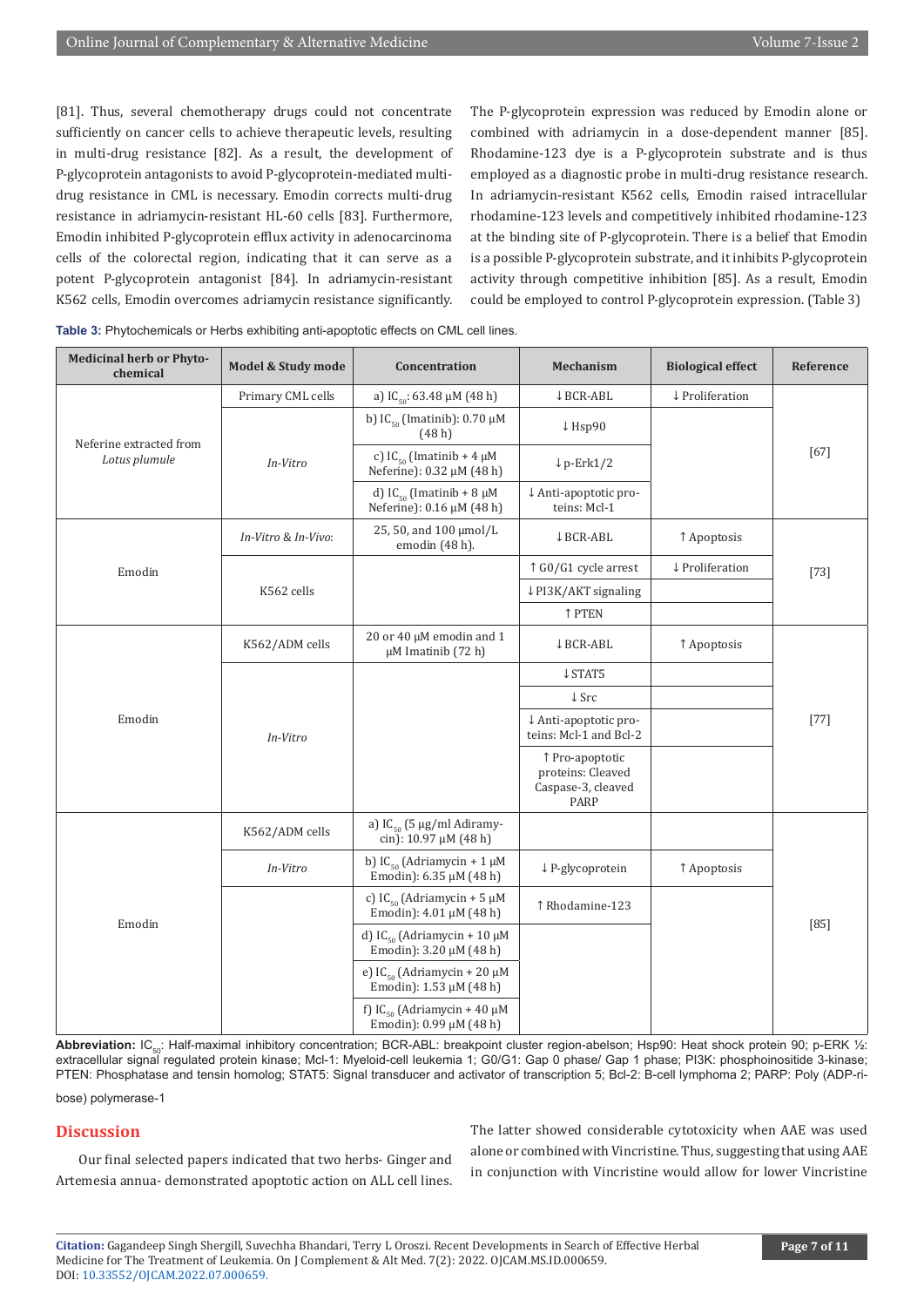concentrations, leading to lesser general toxicity in ALL treatment [19]. Nevertheless, more research in a clinical context could help to confirm the ALL's efficacy and assess the usefulness of this strategy. Almost all chemotherapy regimens include methotrexate as a central ingredient. Due to its poor pharmacokinetics and significant adverse reactions, its therapeutic success has been constrained [86]. As a result, identifying herbal medicines that demonstrated synergistic correlation with methotrexate, like ginger, could be employed as an economical alternative cancer therapeutic supplement with reduced toxicity and greater anticancerous efficacy [20]. Ginger had a selective, strong anti-proliferative effect on drug-resistant leukemic sub-lines. The findings confirmed ginger's anti-cancer properties in children with ALL, and they could pave the path for better leukemia treatments in the future [20]. FASN inhibition is a promising cancer treatment strategy [87] and targeted with combination treatment. Unfortunately, initial FASN antagonists such as cerulenin and C75 exhibit drawbacks like chemical instability, limited bioavailability, and unpleasant adverse effects, limiting their clinical usage [87,88]. Ginger extract could suppress FASN, overcoming dexamethasone resistance [25]. Future study is essential to uncover the mechanisms through which ginger exerts its apoptotic effect on tumor tissue.

ALL is the most extensively studied leukemia. Ailanthone acted as an anti-tumor agent by increasing the expression of miR-449a and further inhibiting the Notch/PI3K/AKT signal transduction actions [27]. More in-vivo research is needed to confirm the crosstalk between the ailanthone, miR-449a, Notch, and PI3K/ AKT signaling pathways. In F-36p cells derived from an AML patient, Arsenic disulfide found in quinghuang powder reduced proliferation, triggered apoptosis, and simultaneously enhanced erythroid differentiation. Arsenic disulfide promoted differentiation in HL-60 cells, and oxidative stress, glutathione deficiency, and p38-MAPK activation were discovered to be implicated [35]. Several studies have proven the AKT/mTOR components to be prospective therapeutic targets for malignancy. While AKT antagonists still have not been licensed for cancer therapy, many are part of clinical trials, showing considerable promise [89]. Total saponins from Parris foresstii reduced the AKT/mTOR signaling via decreasing RNF6 expression [38]. However, more research into how RNF6 stimulates the AKT/mTOR signaling remains crucial. Total saponins extracted from Parris foresstii could be explored even more as a novel therapeutic for AML patients due to its low toxicity and powerful anti-AML action. Upon the breakdown of PARP, stimulation of caspases, and the Bax/Bcl-2 fraction elevation, the intriguing pro-apoptotic activity of ACLE on AML cell lines invitro was demonstrated, with substantial antioxidant potential [44]. Numerous antioxidant phytoconstituents have anti-cancer activities, pointing to the fact that there is a link connecting the anticarcinogenic characteristics of these phytoconstituents. Although this link is not entirely understood, studies have shown that reducing oxidative stress can reduce their adverse effects on

signal pathways that regulate metastasis and carcinogenesis onset; nonetheless, these mechanisms need to be researched further [90]. ISOL showed anti-AML effectiveness by targeting FLT3 both in-vitro and in-vivo [52]. As a result, it seems to assist in treating FLT3-ITD mutated AML recurrence potentially. ISOL may have better treatment effectiveness in AML when combined with other anti-AML medicines. ISOL's anti-AML properties, on the other hand, are still unknown. In addition, ISOL's possible targets are mostly unclear.

Two herbs were reported to have anti-cancer activity on CML during this study. The first was Lotus plumule. Its phytoconstituent neferine was found to have suppressed primary CML cellular proliferation in a concentration-reliant fashion. Low amounts of neferine improved the anti-cancer activity of imatinib [67]. The suppression of p210 BCR-ABL, Hsp90, and reduced expression of p-Erk and Mcl-1 could reflect the critical mechanisms of sensitization. Decreasing concentrations of p-Erk1/2 and Mcl-1 were found, but if there is indeed a link between the two must be investigated further. The second extensively studied herb on CML cell lines was emodin. Emodin induced apoptosis by inhibiting PI3K/ AKT activity, increasing expression of PTEN, and deleting BCR-ABL [73]. Emodin had a remarkable effect on inhibiting the proliferation of K562 cells by stimulating apoptosis. The findings further support the idea that the PTEN/PI3K/AKT pathway is a crucial target for anti-cancer therapeutic development. In another study, Emodin inhibited P-glycoprotein synthesis and its drug efflux activity as a substrate, thereby reversing P-glycoprotein-regulated multidrug resistance in K562/ADM cells [85]. Competitive interaction between emodin and rhodamine-123 at the R site of P-glycoprotein was present [85]. The interaction suggests that emodin could control P-glycoprotein expression. More profound investigations will be required to uncover the mechanisms of emodin within the correction of P-glycoprotein-mediated multi-drug resistance. By inhibiting the BCR-ABL/STAT5 signaling cascade and downstream components involved in apoptosis, Emodin significantly reduced imatinib stimulated apoptosis. Furthermore, emodin had a far stronger affinity for the myristoyl-binding pocket of ABL1 than for the ATP-binding region, indicating that it could augment the efficacy of imatinib [77]. As a result, emodin could become a viable chemotherapeutic drug in the treatment of CML in the future.

#### **Conclusion**

The area of cancer chemoprevention utilizing herbal extracts has substantially gained relevance due to the sheer involvement of phytochemicals that attain the ultimate therapeutic efficacy with lower overall toxicity relative to traditional chemotherapy drugs. Herbal compounds have garnered considerable attention in the treatment of leukemia. More research into the molecular events underlying the function of these phytochemicals, including suppression of the cell proliferation signaling pathway, and stimulation of apoptotic events, are being conducted. In-vivo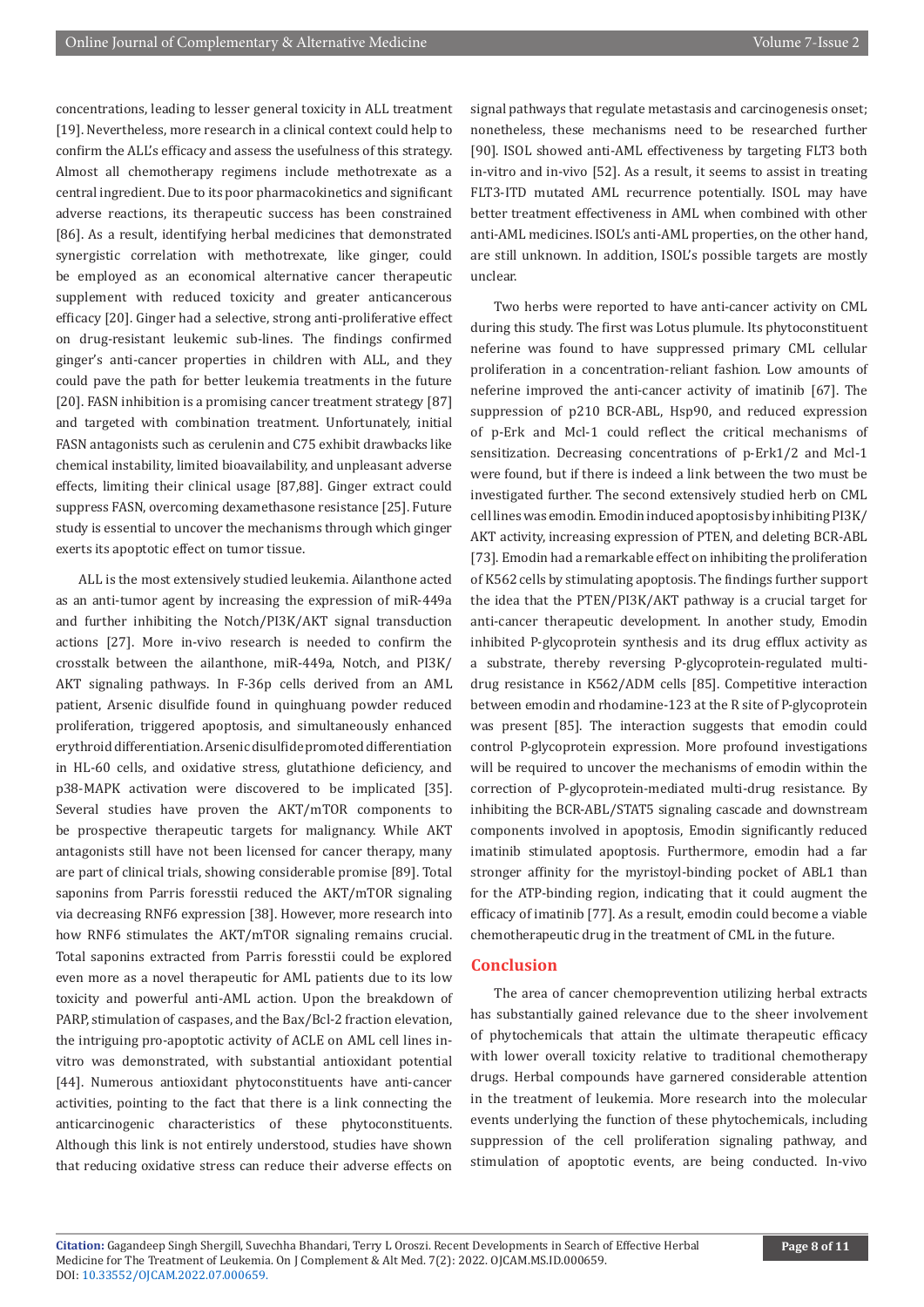investigations should be prioritized to give reliable proof of herbal remedies' efficacy in leukemia treatment and identify its underlying anti-cancer mechanism.

#### **Acknowledgement**

None.

#### **Conflict of Interest**

The authors declare no competing interests.

#### **References**

- 1. [Poynter JN, Richardson M, Roesler M, Blair CK, Hirsch B, et al.](https://pubmed.ncbi.nlm.nih.gov/27603749/)  [\(2017\) Chemical exposures and risk of acute myeloid leukemia](https://pubmed.ncbi.nlm.nih.gov/27603749/)  [and myelodysplastic syndromes in a population-based study. Int J](https://pubmed.ncbi.nlm.nih.gov/27603749/)  [Cancer140\(1\): 23-33.](https://pubmed.ncbi.nlm.nih.gov/27603749/)
- 2. [Klymenko S, Trott K, Atkinson M, Bink K, Bebeshko V, et al. \(2005\) Aml1](https://pubmed.ncbi.nlm.nih.gov/15988144/)  [Gene Rearrangements and Mutations in Radiation-Associated Acute](https://pubmed.ncbi.nlm.nih.gov/15988144/)  [Myeloid Leukemia and Myelodysplastic Syndromes. J Radiat Res 46\(2\):](https://pubmed.ncbi.nlm.nih.gov/15988144/)  [249-255.](https://pubmed.ncbi.nlm.nih.gov/15988144/)
- 3. [Dombret H, Gardin C \(2016\) An update of current treatments for adult](https://pubmed.ncbi.nlm.nih.gov/26660429/)  [acute myeloid leukemia. Blood 127\(1\): 53-61.](https://pubmed.ncbi.nlm.nih.gov/26660429/)
- 4. Almeida AM, Ramos F (2016) Acute myeloid leukemia in the older adults. Leuk Res Reports 6: 1-7.
- 5. [Kantarjian H, Ravandi F, O'Brien S, Cortes J, Faderl S, et al. \(2010\)](https://pubmed.ncbi.nlm.nih.gov/20668231/)  [Intensive chemotherapy does not benefit most older patients \(age 70](https://pubmed.ncbi.nlm.nih.gov/20668231/)  [years or older\) with acute myeloid leukemia. Blood 116\(22\): 4422-4429.](https://pubmed.ncbi.nlm.nih.gov/20668231/)
- 6. [Griffiths EA, Carraway HE, Chandhok NS, Prebet T \(2020\) Advances in](https://pubmed.ncbi.nlm.nih.gov/32146154/)  [non-intensive chemotherapy treatment options for adults diagnosed](https://pubmed.ncbi.nlm.nih.gov/32146154/)  [with acute myeloid leukemia. Leuk Res 91: 106339.](https://pubmed.ncbi.nlm.nih.gov/32146154/)
- 7. [Medeiros BC, Satram-Hoang S, Hurst D, Hoang KQ, Momin F, et al. \(2015\)](https://pubmed.ncbi.nlm.nih.gov/25791241/)  [Big data analysis of treatment patterns and outcomes among elderly](https://pubmed.ncbi.nlm.nih.gov/25791241/)  [acute myeloid leukemia patients in the United States. Ann Hematol](https://pubmed.ncbi.nlm.nih.gov/25791241/)  [94\(7\): 1127-1138.](https://pubmed.ncbi.nlm.nih.gov/25791241/)
- 8. [Terwilliger T, Abdul-Hay M \(2017\) Acute lymphoblastic leukemia: a](https://pubmed.ncbi.nlm.nih.gov/28665419/)  [comprehensive review and 2017 update. Blood Cancer J 7\(6\): e577-e577.](https://pubmed.ncbi.nlm.nih.gov/28665419/)
- 9. [de Rooij J, Zwaan C, van den Heuvel-Eibrink M \(2015\) Pediatric AML:](https://pubmed.ncbi.nlm.nih.gov/26237023/)  [From Biology to Clinical Management. J Clin Med 4\(1\): 127-149.](https://pubmed.ncbi.nlm.nih.gov/26237023/)
- 10. Aldoss I, Pillai R, Yang D, Yang L, Arslan S, et al. (2021) Late and very late relapsed acute lymphoblastic leukemia: clinical and molecular features, and treatment outcomes. Blood Cancer J 11(7): 125.
- 11. [Zhang J, Gu Y, Chen B \(2019\) Mechanisms of drug resistance in acute](https://pubmed.ncbi.nlm.nih.gov/30881045/)  [myeloid leukemia. Onco Targets Ther 12: 1937-1945.](https://pubmed.ncbi.nlm.nih.gov/30881045/)
- 12. [Kang ZJ, Liu YF, Xu LZ, Long ZJ, Huang D, et al. \(2016\) The Philadelphia](https://pubmed.ncbi.nlm.nih.gov/27233483/)  [chromosome in leukemogenesis. Chin J Cancer 35: 48.](https://pubmed.ncbi.nlm.nih.gov/27233483/)
- 13. [Iqbal Z \(2014\) A comprehensive analysis of breakpoint cluster region](https://pubmed.ncbi.nlm.nih.gov/24959016/)[abelson fusion oncogene splice variants in chronic myeloid leukemia](https://pubmed.ncbi.nlm.nih.gov/24959016/)  [and their correlation with disease biology. Indian J Hum Genet 20\(1\):](https://pubmed.ncbi.nlm.nih.gov/24959016/)  [64-68.](https://pubmed.ncbi.nlm.nih.gov/24959016/)
- 14. [Milojkovic D, Apperley J \(2009\) Mechanisms of Resistance to Imatinib](https://pubmed.ncbi.nlm.nih.gov/20008852/)  [and Second-Generation Tyrosine Inhibitors in Chronic Myeloid](https://pubmed.ncbi.nlm.nih.gov/20008852/)  [Leukemia. Clin Cancer Res 15\(24\): 7519-7527.](https://pubmed.ncbi.nlm.nih.gov/20008852/)
- 15. [Castagnetti F, Di Raimondo F, De Vivo A, Spitaleri A, Gugliotta G, et al.](https://pubmed.ncbi.nlm.nih.gov/27770583/)  [\(2017\) A population-based study of chronic myeloid leukemia patients](https://pubmed.ncbi.nlm.nih.gov/27770583/)  [treated with imatinib in first line. Am J Hematol 92\(1\): 82-87.](https://pubmed.ncbi.nlm.nih.gov/27770583/)
- 16. [Tayarani-Najaran Z, Hajian Z, Mojarrab M, Emami SA \(2014\) Cytotoxic](https://pubmed.ncbi.nlm.nih.gov/25227790/)  [and Apoptotic Effects of Extracts of Artemisia ciniformis Krasch. &](https://pubmed.ncbi.nlm.nih.gov/25227790/)  [Popov ex Poljakov on K562 and HL-60 Cell Lines. Asian Pacific J Cancer](https://pubmed.ncbi.nlm.nih.gov/25227790/)  [Prev 15\(17\): 7055-7059.](https://pubmed.ncbi.nlm.nih.gov/25227790/)
- 17. [Slezakova S, Ruda-Kucerova J \(2017\) Anticancer Activity of Artemisinin](https://pubmed.ncbi.nlm.nih.gov/29061778/)  [and its Derivatives. Anticancer Res 37\(11\): 5995-6003.](https://pubmed.ncbi.nlm.nih.gov/29061778/)
- 18. [Singh N, Ferreira J, Park J, Lai H \(2011\) Cytotoxicity of Ethanolic Extracts](https://pubmed.ncbi.nlm.nih.gov/21674435/) [of Artemisia annua to Molt-4 Human Leukemia Cells. Planta Med 77\(16\):](https://pubmed.ncbi.nlm.nih.gov/21674435/) [1788-1793.](https://pubmed.ncbi.nlm.nih.gov/21674435/)
- 19. [Mashati P, Esmaeili S, Dehghan-Nayeri N, Bashash D, Darvishi M, et](https://pubmed.ncbi.nlm.nih.gov/31649803/) [al. \(2019\) Methanolic Extract from Aerial Parts of Artemisia Annua L.](https://pubmed.ncbi.nlm.nih.gov/31649803/) [Induces Cytotoxicity and Enhances Vincristine-Induced Anticancer](https://pubmed.ncbi.nlm.nih.gov/31649803/) [Effect in Pre-B Acute Lymphoblastic Leukemia Cells. Int J Hematol Oncol](https://pubmed.ncbi.nlm.nih.gov/31649803/) [Stem Cell Res 13\(3\): 132-139.](https://pubmed.ncbi.nlm.nih.gov/31649803/)
- 20. [Rahimi Babasheikhali S, Rahgozar S, Mohammadi M \(2019\) Ginger](https://pubmed.ncbi.nlm.nih.gov/31214760/) [extract has anti-leukemia and anti-drug resistant effects on malignant](https://pubmed.ncbi.nlm.nih.gov/31214760/) [cells. J Cancer Res Clin Oncol 145\(8\): 1987-1998.](https://pubmed.ncbi.nlm.nih.gov/31214760/)
- 21. [Koundouros N, Poulogiannis G \(2020\) Reprogramming of fatty acid](https://pubmed.ncbi.nlm.nih.gov/31819192/) [metabolism in cancer. Br J Cancer 122\(1\): 4-22.](https://pubmed.ncbi.nlm.nih.gov/31819192/)
- 22. [Ventura R, Mordec K, Waszczuk J, Wang Z, Lai J, et al. \(2015\) Inhibition](https://pubmed.ncbi.nlm.nih.gov/26425687/) [of de novo Palmitate Synthesis by Fatty Acid Synthase Induces Apoptosis](https://pubmed.ncbi.nlm.nih.gov/26425687/) [in Tumor Cells by Remodeling Cell Membranes, Inhibiting Signaling](https://pubmed.ncbi.nlm.nih.gov/26425687/) [Pathways, and Reprogramming Gene Expression. EBioMedicine 2\(8\):](https://pubmed.ncbi.nlm.nih.gov/26425687/) [808-824.](https://pubmed.ncbi.nlm.nih.gov/26425687/)
- 23. [Humbert M, Seiler K, Mosimann S, Rentsch V, Sharma K, et al. \(2021\)](https://pubmed.ncbi.nlm.nih.gov/33742137/) [Reducing FASN expression sensitizes acute myeloid leukemia cells to](https://pubmed.ncbi.nlm.nih.gov/33742137/) [differentiation therapy. Cell Death Differ 28\(8\): 2465-2481.](https://pubmed.ncbi.nlm.nih.gov/33742137/)
- 24. Humbert M, Mosimann S, Rentsch V, Tschan MP (2018) Elucidating the Non-Catalytic Function of Fatty Acid Synthase and Its Autophagy-Dependent Degradation in Acute Myelocytic Leukemia Differentiation Therapy. Blood 132(Suppl 1): 2624.
- 25. Ghaeidamini Harouni M, Rahgozar S, Rahimi Babasheikhali S, Safavi A, Ghodousi ES (2020) Fatty acid synthase, a novel poor prognostic factor for acute lymphoblastic leukemia which can be targeted by ginger extract. Sci Rep 10(1): 14072.
- 26. [Impheng H, Richert L, Pekthong D, Scholfield CN, Pongcharoen S, et al.](https://pubmed.ncbi.nlm.nih.gov/26101700/) [\(2015\) \[6\]-Gingerol inhibits de novo fatty acid synthesis and carnitine](https://pubmed.ncbi.nlm.nih.gov/26101700/) [palmitoyltransferase-1 activity which triggers apoptosis in HepG2. Am J](https://pubmed.ncbi.nlm.nih.gov/26101700/) [Cancer Res 5\(4\): 1319-1336.](https://pubmed.ncbi.nlm.nih.gov/26101700/)
- 27. [Zhang Y, Zhang C, Min D \(2019\) Ailanthone up-regulates miR-449a to](https://pubmed.ncbi.nlm.nih.gov/31002772/) [restrain acute myeloid leukemia cells growth, migration and invasion.](https://pubmed.ncbi.nlm.nih.gov/31002772/) [Exp Mol Pathol 108: 114-120.](https://pubmed.ncbi.nlm.nih.gov/31002772/)
- 28. [Gonzalez-Avila G, Sommer B, Mendoza-Posada DA, Ramos C, Garcia-](https://pubmed.ncbi.nlm.nih.gov/31014516/)[Hernandez AA, et al. \(2019\) Matrix metalloproteinases participation in](https://pubmed.ncbi.nlm.nih.gov/31014516/) [the metastatic process and their diagnostic and therapeutic applications](https://pubmed.ncbi.nlm.nih.gov/31014516/) [in cancer. Crit Rev Oncol Hematol 137: 57-83.](https://pubmed.ncbi.nlm.nih.gov/31014516/)
- 29. [Aguilera-Montilla N, Bailon E, Uceda-Castro R, Ugarte-Berzal E, Santos](https://pubmed.ncbi.nlm.nih.gov/30760844/) [A, et al. \(2019\) MMP-9 affects gene expression in chronic lymphocytic](https://pubmed.ncbi.nlm.nih.gov/30760844/) [leukemia revealing CD99 as an MMP-9 target and a novel partner in](https://pubmed.ncbi.nlm.nih.gov/30760844/) [malignant cell migration/arrest. Oncogene 38\(23\): 4605-4619.](https://pubmed.ncbi.nlm.nih.gov/30760844/)
- 30. [Zhu QS, Rosenblatt K, Huang KL, Lahat G, Brobey R, et al. \(2011\) Vimentin](https://pubmed.ncbi.nlm.nih.gov/20856200/) [is a novel AKT1 target mediating motility and invasion. Oncogene 30\(4\):](https://pubmed.ncbi.nlm.nih.gov/20856200/) [457-470.](https://pubmed.ncbi.nlm.nih.gov/20856200/)
- 31. [Ding H, Yu X, Hang C, Gao K, Lao X, et al. \(2020\) Ailanthone: A novel](https://pubmed.ncbi.nlm.nih.gov/32724391/) [potential drug for treating human cancer. Oncol Lett 20\(2\): 1489-1503.](https://pubmed.ncbi.nlm.nih.gov/32724391/)
- 32. [Wallace JA O'Connell RM \(2017\) MicroRNAs and acute myeloid leukemia:](https://pubmed.ncbi.nlm.nih.gov/28751524/) [therapeutic implications and emerging concepts. Blood 130\(11\): 1290-](https://pubmed.ncbi.nlm.nih.gov/28751524/) [1301.](https://pubmed.ncbi.nlm.nih.gov/28751524/)
- 33. [Liu K, Tirado CA \(2019\) MECOM: A Very Interesting Gene Involved also](https://pubmed.ncbi.nlm.nih.gov/31554743/) [in Lymphoid Malignancies. J Assoc Genet Technol 45\(3\): 109-114.](https://pubmed.ncbi.nlm.nih.gov/31554743/)
- 34. [Wei C, Chen C, Cheng Y, Zhu L, Wang Y, et al. \(2018\) Ailanthone induces](https://pubmed.ncbi.nlm.nih.gov/30127963/) [autophagic and apoptotic cell death in human promyelocytic leukemia](https://pubmed.ncbi.nlm.nih.gov/30127963/) [HL‑60 cells. Oncol Lett 16\(3\): 3569-3576.](https://pubmed.ncbi.nlm.nih.gov/30127963/)
- 35. [Fan T, Quan RC, Liu WY, Xiao HY, Tang XD, et al. \(2020\) Arsenic-Containing](https://pubmed.ncbi.nlm.nih.gov/31848890/) [Qinghuang Powder Is An Alternative Treatment for Elderly Acute](https://pubmed.ncbi.nlm.nih.gov/31848890/) [Myeloid Leukemia Patients Refusing Low-Intensity Chemotherapy. Chin](https://pubmed.ncbi.nlm.nih.gov/31848890/) [J Integr Med 26\(5\): 339-344.](https://pubmed.ncbi.nlm.nih.gov/31848890/)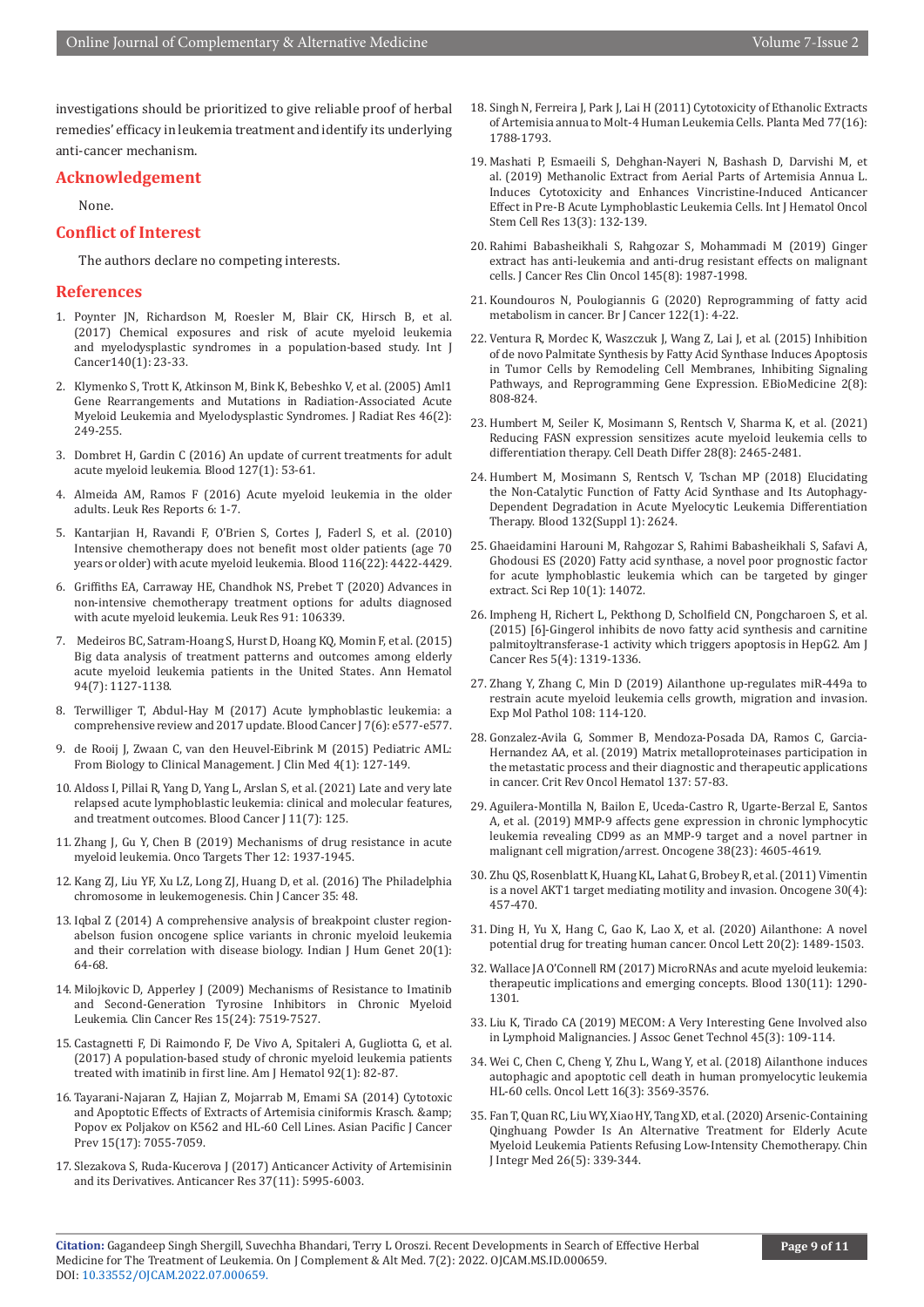- 36. [Hu X, Tanaka S, Onda K, Yuan B, Toyoda H, et al. \(2014\) Arsenic disulfide](https://pubmed.ncbi.nlm.nih.gov/24610410/)  [induced apoptosis and concurrently promoted erythroid differentiation](https://pubmed.ncbi.nlm.nih.gov/24610410/)  [in cytokine-dependent myelodysplastic syndrome-progressed leukemia](https://pubmed.ncbi.nlm.nih.gov/24610410/)  [cell line F-36p with complex karyotype including monosomy 7. Chin J](https://pubmed.ncbi.nlm.nih.gov/24610410/)  [Integr Med 20\(5\): 387-393.](https://pubmed.ncbi.nlm.nih.gov/24610410/)
- 37. [Hu XM, Yuan B, Tanaka S, Zhou Q, Onda K, et al. \(2014\) Involvement](https://pubmed.ncbi.nlm.nih.gov/23668819/)  [of oxidative stress associated with glutathione depletion and p38](https://pubmed.ncbi.nlm.nih.gov/23668819/)  [mitogen-activated protein kinase activation in arsenic disulfide-induced](https://pubmed.ncbi.nlm.nih.gov/23668819/)  [differentiation in HL-60 cells. Leuk Lymphoma 55\(2\): 392-404.](https://pubmed.ncbi.nlm.nih.gov/23668819/)
- 38. [Lu Q, He Y, Wang Y, Gao L, Zheng Y, et al. \(2018\) Saponins From Paris](https://pubmed.ncbi.nlm.nih.gov/29997504/)  [forrestii \(Takht.\) H. Li Display Potent Activity Against Acute Myeloid](https://pubmed.ncbi.nlm.nih.gov/29997504/)  [Leukemia by Suppressing the RNF6/AKT/mTOR Signaling Pathway.](https://pubmed.ncbi.nlm.nih.gov/29997504/)  [Front Pharmacol 9: 673.](https://pubmed.ncbi.nlm.nih.gov/29997504/)
- 39. [Nepstad I, Hatfield KJ, Grønningsæter IS, Reikvam H \(2020\) The PI3K-](https://pubmed.ncbi.nlm.nih.gov/32326335/)[Akt-mTOR Signaling Pathway in Human Acute Myeloid Leukemia \(AML\)](https://pubmed.ncbi.nlm.nih.gov/32326335/)  [Cells. Int J Mol Sci 21\(8\): 2907.](https://pubmed.ncbi.nlm.nih.gov/32326335/)
- 40. [Ren Y, Xu X, Mao CY, Han KK, Xu YJ, et al. \(2020\) RNF6 promotes myeloma](https://pubmed.ncbi.nlm.nih.gov/31645658/)  [cell proliferation and survival by inducing glucocorticoid receptor](https://pubmed.ncbi.nlm.nih.gov/31645658/)  [polyubiquitination. Acta Pharmacol Sin 41\(3\): 394-403.](https://pubmed.ncbi.nlm.nih.gov/31645658/)
- 41. Zapolnik P, Pyrkosz A (2020) RNF6 as an Oncogene and Potential Therapeutic Target—A Review. BioTech 9(4): 22.
- 42. [Tundis R, Xiao J, Loizzo MR \(2017\) Annona species \(Annonaceae\): a rich](https://pubmed.ncbi.nlm.nih.gov/28415154/)  [source of potential anti-tumor agents? Ann N Y Acad Sci 1398\(1\): 30-36.](https://pubmed.ncbi.nlm.nih.gov/28415154/)
- 43. [Haykal T, Nasr P, Hodroj MH, Taleb RI, Sarkis R, et al. \(2019\) Annona](https://pubmed.ncbi.nlm.nih.gov/31480255/)  [cherimola Seed Extract Activates Extrinsic and Intrinsic Apoptotic](https://pubmed.ncbi.nlm.nih.gov/31480255/)  [Pathways in Leukemic Cells. Toxins \(Basel\) 11\(9\): 506.](https://pubmed.ncbi.nlm.nih.gov/31480255/)
- 44. [Haykal T, Younes M, El Khoury M, Ammoury C, Tannous S, et al. \(2021\)](https://pubmed.ncbi.nlm.nih.gov/34088572/)  [The pro-apoptotic properties of a phytonutrient rich infusion of A.](https://pubmed.ncbi.nlm.nih.gov/34088572/)  [cherimola leaf extract on AML cells. Biomed Pharmacother 140: 111592.](https://pubmed.ncbi.nlm.nih.gov/34088572/)
- 45. [Karch J, Kwong JQ, Burr AD, Sargent MA, Elord JW, et al. \(2013\) Bax and](https://pubmed.ncbi.nlm.nih.gov/23991283/)  [Bak function as the outer membrane component of the mitochondrial](https://pubmed.ncbi.nlm.nih.gov/23991283/)  [permeability pore in regulating necrotic cell death in mice. Elife 2:](https://pubmed.ncbi.nlm.nih.gov/23991283/)  [e00772.](https://pubmed.ncbi.nlm.nih.gov/23991283/)
- 46. [Li S, Mason CE, Melnick A \(2016\) Genetic and epigenetic heterogeneity](https://pubmed.ncbi.nlm.nih.gov/27162099/)  [in acute myeloid leukemia. Curr Opin Genet Dev 36: 100-106.](https://pubmed.ncbi.nlm.nih.gov/27162099/)
- 47. [Hou D, Wang B, You R, Wang X, Liu J, et al. \(2020\) Stromal cells promote](https://pubmed.ncbi.nlm.nih.gov/33313091/)  [chemoresistance of acute myeloid leukemia cells via activation of the](https://pubmed.ncbi.nlm.nih.gov/33313091/)  [IL-6/STAT3/OXPHOS axis. Ann Transl Med 8\(21\): 1346.](https://pubmed.ncbi.nlm.nih.gov/33313091/)
- 48. [Welch JS, Ley TJ, Link DC, Miller CA, Larson DE, et al. \(2012\) The Origin](https://pubmed.ncbi.nlm.nih.gov/22817890/)  [and Evolution of Mutations in Acute Myeloid Leukemia. Cell 150\(2\):](https://pubmed.ncbi.nlm.nih.gov/22817890/)  [264-278.](https://pubmed.ncbi.nlm.nih.gov/22817890/)
- 49. [Marhäll A, Heidel F, Fischer T, Rönnstrand L \(2018\) Internal tandem](https://pubmed.ncbi.nlm.nih.gov/29372308/)  [duplication mutations in the tyrosine kinase domain of FLT3 display a](https://pubmed.ncbi.nlm.nih.gov/29372308/)  [higher oncogenic potential than the activation loop D835Y mutation.](https://pubmed.ncbi.nlm.nih.gov/29372308/)  [Ann Hematol 97\(5\): 773-780.](https://pubmed.ncbi.nlm.nih.gov/29372308/)
- 50. [El Fakih R, Rasheed W, Hawsawi Y, Alsermani M, Hassanein M \(2018\)](https://pubmed.ncbi.nlm.nih.gov/29316714/)  [Targeting FLT3 Mutations in Acute Myeloid Leukemia. Cells 7\(1\): 4.](https://pubmed.ncbi.nlm.nih.gov/29316714/)
- 51. [Lim TK \(2015\) Glycyrrhiza glabra. Edible Medicinal Non-Medicinal](https://www.ncbi.nlm.nih.gov/pmc/articles/PMC7122586/)  [Plants: 354-457.](https://www.ncbi.nlm.nih.gov/pmc/articles/PMC7122586/)
- 52. [Cao ZX, Wen Y, He JL, Huang SZ, Gao F, et al. \(2019\) Isoliquiritigenin,](https://pubmed.ncbi.nlm.nih.gov/31462456/)  [an Orally Available Natural FLT3 Inhibitor from Licorice, Exhibits](https://pubmed.ncbi.nlm.nih.gov/31462456/)  [Selective Anti–Acute Myeloid Leukemia Efficacy In Vitro and In Vivo. Mol](https://pubmed.ncbi.nlm.nih.gov/31462456/)  [Pharmacol 96\(5\): 589-599.](https://pubmed.ncbi.nlm.nih.gov/31462456/)
- 53. [Moore AS, Faisal A, WY Mak G, Miraki-Moud F, Bavetsias V, et al. \(2020\)](https://pubmed.ncbi.nlm.nih.gov/32282883/)  [Quizartinib-resistant FLT3-ITD acute myeloid leukemia cells are](https://pubmed.ncbi.nlm.nih.gov/32282883/)  [sensitive to the FLT3-Aurora kinase inhibitor CCT241736. Blood Adv](https://pubmed.ncbi.nlm.nih.gov/32282883/)  [4\(7\): 1478-1491.](https://pubmed.ncbi.nlm.nih.gov/32282883/)
- 54. [Brown LM, Hanna DT, Khaw SL, Ekert PG \(2017\) Dysregulation of BCL-2](https://pubmed.ncbi.nlm.nih.gov/28717011/)  [family proteins by leukemia fusion genes. J Biol Chem 292\(35\): 14325-](https://pubmed.ncbi.nlm.nih.gov/28717011/) [14333.](https://pubmed.ncbi.nlm.nih.gov/28717011/)
- 55. [Soverini S, Mancini M, Bavaro L, Cavo M, Martinelli G \(2018\) Chronic](https://pubmed.ncbi.nlm.nih.gov/29455643/)  [myeloid leukemia: the paradigm of targeting oncogenic tyrosine kinase](https://pubmed.ncbi.nlm.nih.gov/29455643/)

[signaling and counteracting resistance for successful cancer therapy.](https://pubmed.ncbi.nlm.nih.gov/29455643/) [Mol Cancer 17\(1\): 49.](https://pubmed.ncbi.nlm.nih.gov/29455643/)

- 56. [Hochhaus A, Larson RA, Guilhot F, Radich JP, Branford S, et al. \(2017\)](https://pubmed.ncbi.nlm.nih.gov/28273028/) [Long-Term Outcomes of Imatinib Treatment for Chronic Myeloid](https://pubmed.ncbi.nlm.nih.gov/28273028/) [Leukemia. N Engl J Med 376\(10\): 917-927.](https://pubmed.ncbi.nlm.nih.gov/28273028/)
- 57. [Hoemberger M, Pitsawong W, Kern D \(2020\) Cumulative mechanism of](https://pubmed.ncbi.nlm.nih.gov/32719139/) [several major imatinib-resistant mutations in Abl kinase. Proc Natl Acad](https://pubmed.ncbi.nlm.nih.gov/32719139/) [Sci U S A 117\(32\): 19221-19227.](https://pubmed.ncbi.nlm.nih.gov/32719139/)
- 58. [Bhamidipati PK, Kantarjian H, Cortes J, Cornelison AM, Jabbour E](https://pubmed.ncbi.nlm.nih.gov/23610618/) [\(2013\) Management of imatinib-resistant patients with chronic myeloid](https://pubmed.ncbi.nlm.nih.gov/23610618/) [leukemia. Ther Adv Hematol 4\(2\): 103-117.](https://pubmed.ncbi.nlm.nih.gov/23610618/)
- 59. [Marum JE, Branford S \(2016\) Current developments in molecular](https://pubmed.ncbi.nlm.nih.gov/27695615/) [monitoring in chronic myeloid leukemia. Ther Adv Hematol 7\(5\): 237-](https://pubmed.ncbi.nlm.nih.gov/27695615/) [251.](https://pubmed.ncbi.nlm.nih.gov/27695615/)
- 60. [Braun TP, Eide CA, Druker BJ \(2020\) Response and Resistance to BCR-](https://pubmed.ncbi.nlm.nih.gov/32289275/)[ABL1-Targeted Therapies. Cancer Cell 37\(4\): 530-542.](https://pubmed.ncbi.nlm.nih.gov/32289275/)
- 61. [Peng Y, Huang Z, Zhou F, Wang T, Mou K, et al. \(2021\) Effect of HSP90AB1](https://biosignaling.biomedcentral.com/articles/10.1186/s12964-021-00752-9) [and CC domain interaction on Bcr-Abl protein cytoplasm localization](https://biosignaling.biomedcentral.com/articles/10.1186/s12964-021-00752-9) [and function in chronic myeloid leukemia cells. Cell Commun Signal](https://biosignaling.biomedcentral.com/articles/10.1186/s12964-021-00752-9) [19\(1\): 71.](https://biosignaling.biomedcentral.com/articles/10.1186/s12964-021-00752-9)
- 62. [Mshaik R, Simonet J, Georgievski A, Jamal L, Bechoua S, et al. \(2021\)](https://pubmed.ncbi.nlm.nih.gov/33737511/) [HSP90 inhibitor NVP-BEP800 affects stability of SRC kinases and growth](https://pubmed.ncbi.nlm.nih.gov/33737511/) [of T-cell and B-cell acute lymphoblastic leukemias. Blood Cancer J 11\(3\):](https://pubmed.ncbi.nlm.nih.gov/33737511/) [61.](https://pubmed.ncbi.nlm.nih.gov/33737511/)
- 63. [Khajapeer KV, Baskaran R \(2015\) Hsp90 Inhibitors for the Treatment of](https://pubmed.ncbi.nlm.nih.gov/26770832/) [Chronic Myeloid Leukemia. Leuk Res Treatment 2015: 757694.](https://pubmed.ncbi.nlm.nih.gov/26770832/)
- 64. [Shen Y, Guan Y, Song X, He J, Xie Z, et al. \(2019\) Polyphenols extract](https://pubmed.ncbi.nlm.nih.gov/31572599/) [from lotus seedpod \(Nelumbo nucifera Gaertn.\): Phenolic compositions,](https://pubmed.ncbi.nlm.nih.gov/31572599/) [antioxidant, and anti-proliferative activities. Food Sci Nutr 7\(9\): 3062-](https://pubmed.ncbi.nlm.nih.gov/31572599/) [3070.](https://pubmed.ncbi.nlm.nih.gov/31572599/)
- 65. [Wang J, Dong Y, Li Q \(2020\) Neferine induces mitochondrial dysfunction](https://pubmed.ncbi.nlm.nih.gov/32460625/) [to exert anti-proliferative and anti-invasive activities on retinoblastoma.](https://pubmed.ncbi.nlm.nih.gov/32460625/) [Exp Biol Med \(Maywood\) 245\(15\): 1385-1394.](https://pubmed.ncbi.nlm.nih.gov/32460625/)
- 66. [Qin Q, Chen XP, Yang ZS, Xiao YH, Min H, et al. \(2011\) Neferine increases](https://pubmed.ncbi.nlm.nih.gov/21261505/) [STI571 chemosensitivity via inhibition of P-gp expression in STI571](https://pubmed.ncbi.nlm.nih.gov/21261505/) [resistant K562 cells. Leuk Lymphoma 52\(4\): 694-700.](https://pubmed.ncbi.nlm.nih.gov/21261505/)
- 67. [Zhang Y, Xiao Y, Dong Q, Ouyang W, Qin Q \(2019\) Neferine in the Lotus](https://pubmed.ncbi.nlm.nih.gov/30866043/) [Plumule Potentiates the Antitumor Effect of Imatinib in Primary Chronic](https://pubmed.ncbi.nlm.nih.gov/30866043/) [Myeloid Leukemia Cells In Vitro. J Food Sci 84\(4\): 904-910.](https://pubmed.ncbi.nlm.nih.gov/30866043/)
- 68. [Hoter A, El-Sabban M, Naim HY \(2018\) The HSP90 Family: Structure,](https://pubmed.ncbi.nlm.nih.gov/30158430/) [Regulation, Function, and Implications in Health and Disease. Int J Mol](https://pubmed.ncbi.nlm.nih.gov/30158430/) [Sci 19\(9\): 2560.](https://pubmed.ncbi.nlm.nih.gov/30158430/)
- 69. [Steelman LS, Pohnert SC, Shelton JG, Franklin RA, Bertrand FE, et al.](https://pubmed.ncbi.nlm.nih.gov/14737178/) [\(2004\) JAK/STAT, Raf/MEK/ERK, PI3K/Akt and BCR-ABL in cell cycle](https://pubmed.ncbi.nlm.nih.gov/14737178/) [progression and leukemogenesis. Leukemia 18\(2\): 189-218.](https://pubmed.ncbi.nlm.nih.gov/14737178/)
- 70. [Glorieux M, Dok R, Nuyts S \(2020\) The influence of PI3K inhibition on](https://pubmed.ncbi.nlm.nih.gov/33004905/) [the radiotherapy response of head and neck cancer cells. Sci Rep 10\(1\):](https://pubmed.ncbi.nlm.nih.gov/33004905/) [16208.](https://pubmed.ncbi.nlm.nih.gov/33004905/)
- 71. [Li X, Dai D, Chen B, Tang H, Xie X, et al. \(2018\) Efficacy of PI3K/AKT/](https://pubmed.ncbi.nlm.nih.gov/29408858/) [mTOR pathway inhibitors for the treatment of advanced solid cancers:](https://pubmed.ncbi.nlm.nih.gov/29408858/) [A literature-based meta-analysis of 46 randomised control trials. PLoS](https://pubmed.ncbi.nlm.nih.gov/29408858/) [One 13\(2\): e0192464.](https://pubmed.ncbi.nlm.nih.gov/29408858/)
- 72. [Naderali E, Valipour B, Afshin Khaki A, Soleymani Rad J, Alihemmati A, et](https://pubmed.ncbi.nlm.nih.gov/31592121/) [al. \(2019\) Positive Effects of PI3K/Akt Signaling Inhibition on PTEN and](https://pubmed.ncbi.nlm.nih.gov/31592121/) [P53 in Prevention of Acute Lymphoblastic Leukemia Tumor Cells. Adv](https://pubmed.ncbi.nlm.nih.gov/31592121/) [Pharm Bull 9\(3\): 470-480.](https://pubmed.ncbi.nlm.nih.gov/31592121/)
- 73. [Wang CG, Zhong L, Liu YL, Shi XJ, Shi LQ, et al. \(2017\) Emodin Exerts an](https://pubmed.ncbi.nlm.nih.gov/27698265/) [Anti-apoptotic Effect on Human Chronic Myelocytic Leukemia K562 Cell](https://pubmed.ncbi.nlm.nih.gov/27698265/) [Lines by Targeting the PTEN/PI3K-AKT Signaling Pathway and Deleting](https://pubmed.ncbi.nlm.nih.gov/27698265/) [BCR-ABL. Integr Cancer Ther 16\(4\): 526-539.](https://pubmed.ncbi.nlm.nih.gov/27698265/)
- 74. [Tolomeo M, Meli M, Grimaudo S \(2020\) STAT5 and STAT5 Inhibitors](https://pubmed.ncbi.nlm.nih.gov/31490767/) [in Hematological Malignancies. Anticancer Agents Med Chem 19\(17\):](https://pubmed.ncbi.nlm.nih.gov/31490767/) [2036-2046.](https://pubmed.ncbi.nlm.nih.gov/31490767/)